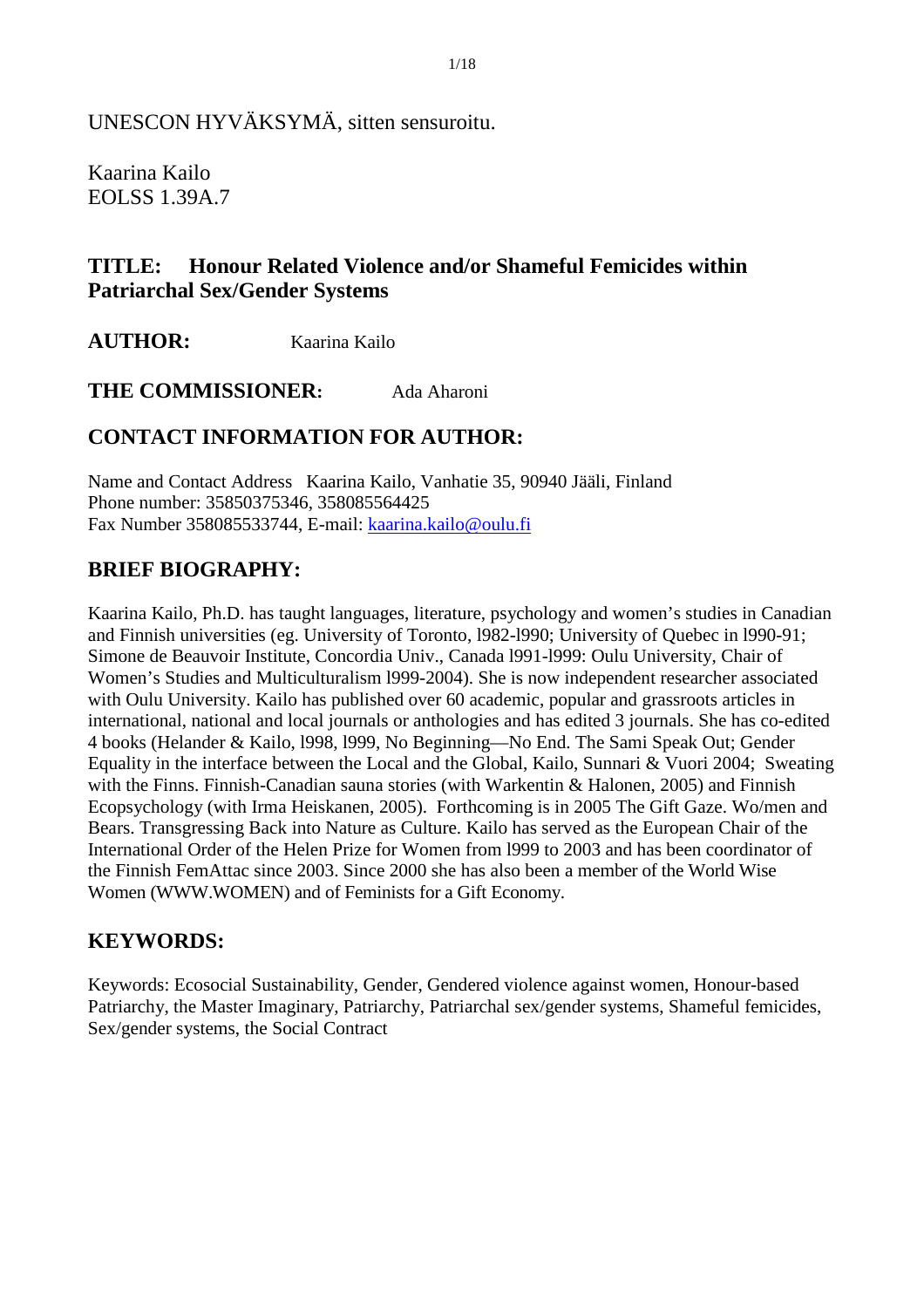# **LIST OF CONTENTS:**

- 1. Introduction
- 2. The Master Imaginary and Patriarchal Sex/Gender Systems
- 3. Patriarchal Sex/Gender systems. "Honour" Related Violence
- 3.1. Defining Shameful Femicides/"Honour murders"
- 4. The case of Fatima Sahindal. Men's complicity in concealing gendered violence.

5. Why should teachers and other professionals recognize and act to denounce honour/shame systems?

Conclusion

Bibliography

**SUMMARY:** The purpose of this text is to make more visible the asymmetrical gender relations, which underlie shameful femicides, often referred to as "honour" related violence. It is important to investigate and consider the multidimensional way in which honour and shame as mechanisms of socialization and psychological control ground hidden and more explicit gender contracts within the continuum of patriarchal sex/gender systems. It is most important for students, teachers, educators and other professionals to recognize and act to prevent the perpetuation of this and related manifestations of gendered violence rooted in abusive property-relations, which serve male institutional power and hegemony. This text introduces key terms and concepts to help identify this phenomenon. By discussing the shameful femicide ("honour murder") of a Kurdish immigrant, Fatima Sahindal, I provide a case study to illustrate how "strong", open and more subtle patriarchal systems supported by the ideology of a Master Imaginary collude to render invisible the continuing institutionalized violence against women. honour/shame systems?

The article describes honour related violence without specifying any one historical society. The point of the article is to help better identify the often concealed or naturalized, "taken for granted" asymmetries of patriarchal gender-related value systems, practices and modes of behaviour. I have outlined male and female dimensions of "honour" and "shame" in their most extreme forms and manifestations: however, the double morality and asymmetrical gender relations described are based on research into many different societies where honour-based behaviour codes and social scripts are in vigour, even when the most extreme practices such as the shameful femicides are on the decline. The chart of gender-appropriate behaviour serves as a heuristic model that might be applied to any one identifiable society, although there are cultures and countries with more extreme honour-based systems than is the case in the "civilized" Western welfare democracies. It is important to recognize the subtle legacies and traces of the honour/shame systems in the most advanced and egalitarian countries whose male members often themselves excuse, trivialize and belittle shameful femicides by appealing to such unconscious or cynical excuses as the "clash of cultures" and the need to take into account different "cultural customs." The aim of the text is to enable also professionals working with immigrants to better identify dysfunctional and antidemocratic "cultural practices" that have less to do with custom than with male supremacy, abuse masked as "social contracts" and patriarchal strategies for controlling women and blocking their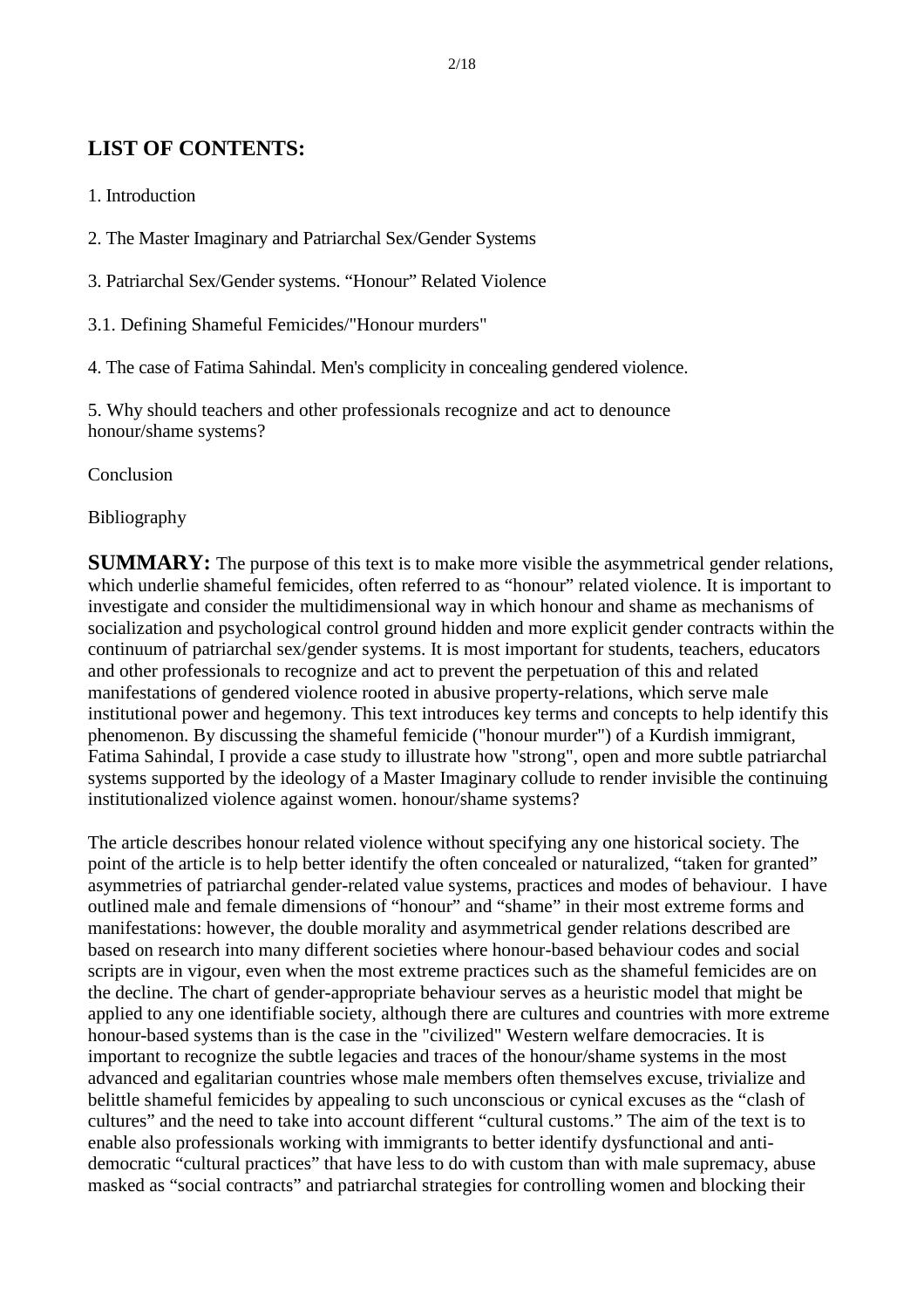rights to bodily, cultural and spiritual self-determination. It is important for members also of "host societies" to recognize the affinities that honour-based aggression and violence have with gender issues and relations in their own allegedly "civilized" patriarchal legacies.

## **GLOSSARY: EOLSS 39.A7**

**Ecosocial Sustainability**: Ecologically, socially, culturally and economically sustainable actions, policies, attitudes and values that enhance and maintain gender- and ecosensitive, ethnosensitive and responsible relations between all members of society and the broader ecological cosmos.

**Gender**: Sex has to do with physical sex differences while gender refers to the values a particular culture ascribes to these differences, and to the differences that are culturally constructed.

**Gendered Violence against Women**: Violence in feminist discussions is defined as any action or structure that diminishes another human being and as a brutal means through which people seek control over the other. Violence is thus discussed as bound with power. It is seen both as a reflection of unequal power relationships in society and as serving to maintain those unequal relationships.

**Honour-based Patriarchy**: Honour-based patriarchy is related to the Master Imaginary to the extent that the former is as a structure and institution rooted in a sharply dualistic and hierarchical outlook and the politics of "power over." Its special features within patriarchal systems have to do with the centrality of the concepts of male honour and female shame, expressing and epitomizing the asymmetrical power relations/property relations between the sexes. The Master Imaginary condenses the psycho-social unconscious, implicit and explicit worldview and values while honourbased patriarchy represents its concrete manifestations and structures.

**The Master Imaginary**: The concept condenses the artificial and arbitrary dichotomies that have allowed white heterosexual elite men to dominate nature, women, native populations and people of colour, as well as men defying the heterosexist/heteronormative and often homosocial gender contracts. This imaginary has at its core a dualistic, dichotomous ordering of reality and of the sex/gender system.

**Patriarchy:** Patriarchy refers to a social system where men are seen and valued as heads of both families and institutions and women are defined in relation to men, whereas men are defined as subjects in their own right. The relations between the sexes tend to be asymmetrical within patriarchy, with men holding the positions that have more prestige and power than those associated with women or "the feminine."

**Patriarchal sex/gender systems**: The sex/gender system in Hirdman's (l988) interpretation is regarded as a socially constructed order regulating and structuring men's and women's thoughts and actions to gain societal acceptance. Hirdman claims that the gender system is based on two principles, segregation and hierarchy, which structure individuals' ideas and actions, both horizontally and vertically. The first principle says that what men do, women do not, and vice versa. The second principle, the hierarchical dimension of the gender system, determines the power distributed between the two genders.

**Shameful Femicides**: the murder of women and girls under honour-based patriarchy and its system of values stressing male honour and female shame. "Honour murders" is the term used to describe the murder of women by their male relatives or husbands to punish them for shaming the family or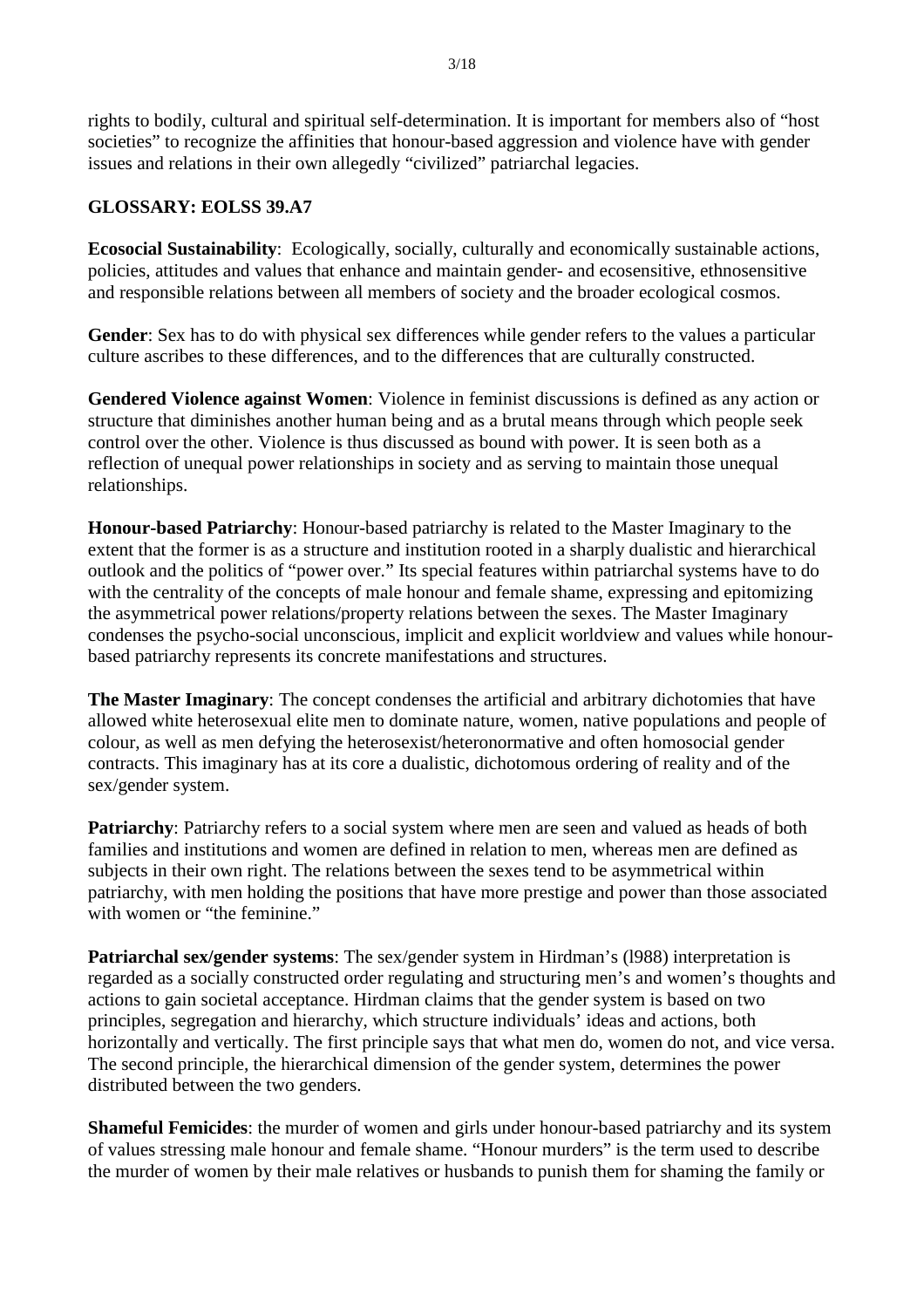the husband. The very term may legitimate the view that it is honourable to take a person's life using the excuse of cultural customs. I call these murders "shameful femicides" because from a human/woman rights perspective, one cannot accept ANY excuses for the murder of a society's members, particularly the most vulnerable ones (women, girls, children).

**Social contract theory**. According to Carole Pateman, the original contract said to initiate civil society is both social and sexual. It creates what Pateman calls the law of male sex-right, which men exercise by sexually subjugating women, that is, by becoming they sexual masters: The sexual contract...establishes and democratizes "male sex-right" as the right of individual men to command individual women in labour and especially in sex. It institutes a series of male/female master/subject dyads.

## **I. Introduction EOLSS 39 A 7**

The purpose of this text is to make more visible the asymmetrical gender relations, which underlie shameful femicides, often is referred to as "honour" related violence. (The text was originally circulated as part of AwareII. Increasing Teacher Trainees' Awareness of Sexualized and Gendered Violence—International Training Course on Sexualized and Gendered Violence. 2004. Coordinated by Oulu University, Women's Studies: http://wwwedu.oulu.fi/aware). It is important to investigate and consider in a multidimensional way how honour and shame as mechanisms of socialization and psychological control ground hidden and more explicit gender contracts within the continuum of patriarchal sex/gender systems. It is most important for students, teachers, educators and other professionals to recognize and act to prevent the perpetuation of this and related manifestations of gendered violence rooted in property relations. This text introduces key terms and concepts to help identify this phenomenon. By discussing the shameful femicide ("honour murder") of a Kurdish immigrant, Fatima Sahindal, I provide a case study to illustrate how "strong", open and more subtle patriarchal systems with their Master Imaginary collude to render invisible the continuing institutionalised violence against women.

A Resource Book for Working Against Honour Related Violence (hereafter abbreviated as RBHRV) based on the project "Honour Related Violence in Europe/Mapping of Occurrence, Support and Preventive Measures" (Funded by the European Commission, DG Social Affairs and Employment, Kvinnoforum, Stockholm, 2003) approaches honour related violence (abbreviated as HRV) through interviews with organisations that work to prevent and support those suffering from HRV. They describe and discuss the situation of HRV as well as the preventive and supportive work (see the link http://www.kvinnoforum.se/English/index.html and Mannerheim's League for Child Welfare in Finland). I have included some terms and suggestions from this project, but emphasise more strongly the affinities regarding violence that I perceive in the zone of contestation between "host" and immigrant communities: here the assumption of significant cultural differences to do with male power and control of women's sexuality and socio-psychological self-determination are in my experience overdrawn, even counterproductive as regards the struggle against gendered violence.

The DG Social Affairs and Employment project addresses HRV in the context of the European work to combat poverty and social exclusion. My own goal is to provoke teachers, students and professionals of any field to consider the threat that HRV poses not only to its immediate victims- mostly girls and women, but also those boys and men who do not embrace the patriarchal values. I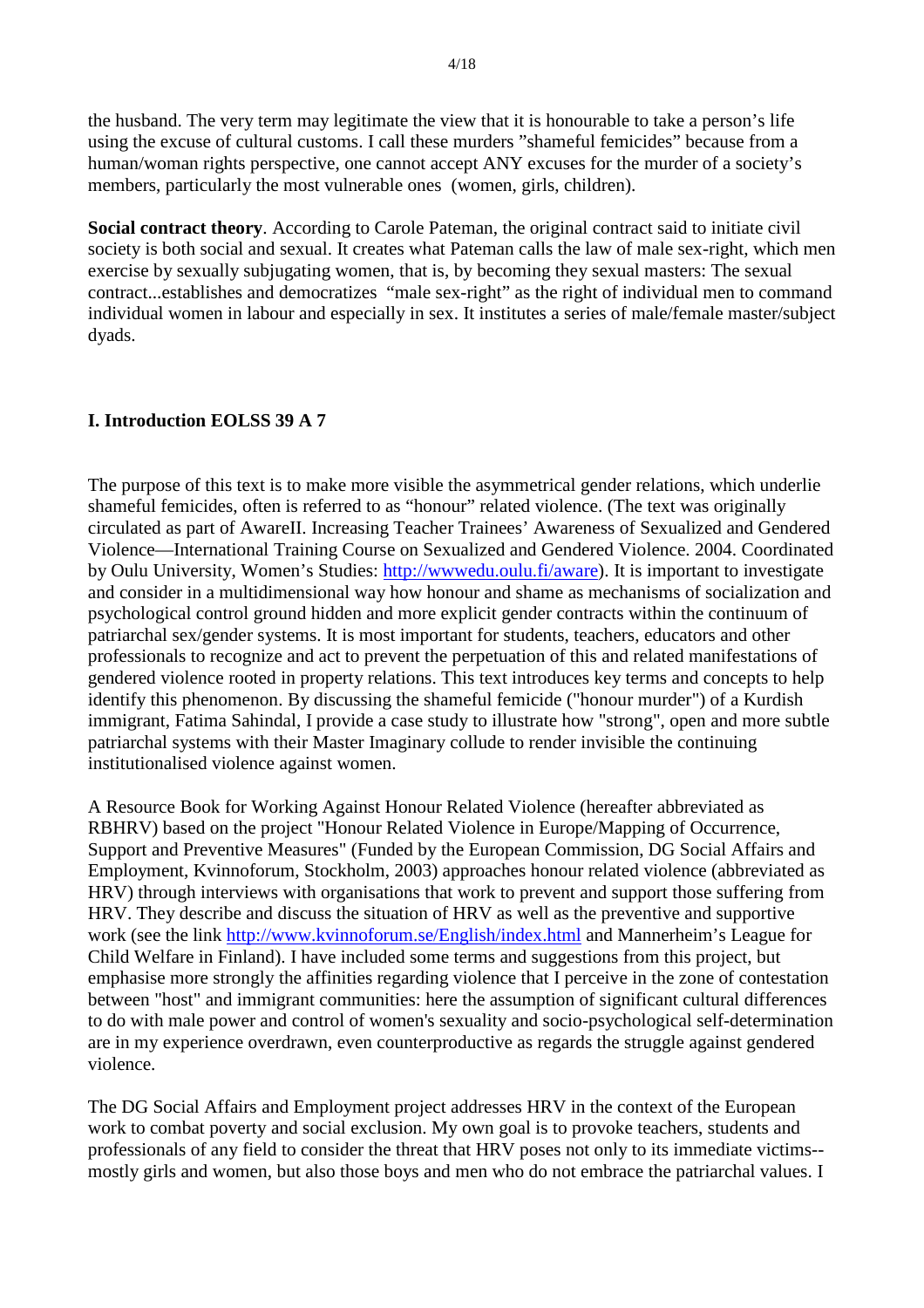also evoke the threat that honour-based systems stressing private property rights pose to humanity at large, to future generations and even the ecosystem. My claim is that HRV exists and manifests itself on a broad gendered, ethno cultural and historic continuum from the most old-style traditional Muslim and southern patriarchal cultures to the most "modern" and "egalitarian" welfare countries of the Western world, including the allegedly equality-oriented Nordic countries. My starting point is that recognizing the shared rather than differential features of cultures condoning HRV to a varying degree can best ensure that minority cultures are not stigmatised and labelled, or perceived as radically "other" in comparison with the host countries. On the other hand, I do not wish to deny, belittle or downplay the serious and concrete threats that the most extremely honour or propertyoriented patriarchies present to women, homosexual men and women, and to "outsiders" to such cultures.

In this module, I will consider the background, manifestations and pervasive impact of HRV, identifying at the same time the following terms: the Master Imaginary, Patriarchy and Honour/Shame traditions, Shameful Femicides (the case of Fatima Sahindal) and very briefly, alternative notions of Honour (Ecosocially sustainable worldviews).

## **2. The Master Imaginary and Patriarchal Sex/Gender Systems**

Theories and views differ as to what might well be the first and grounding principles of violence and oppression and of violent, asymmetrical social relations: gender, age, the heterosexual imaginary, patriarchy, class or different combinations thereof, plus other variables. Many postmodern feminist theories as well as men's studies analyses have foregrounded the discursive, historically and culturally, locally and individually contingent formations of violence and "patriarchy." The theories incorporating more of the overlapping and intertwining intersectional elements into the analysis of patriarchal hierarchies and structures, for example, have led to a more nuanced and complete understanding of social exclusion; however, the fact still remains that the systems of domination across time and space have been mostly male-defined, even if many women have embraced their values uncritically, themselves colluding with various oppressive practices. I refer to the worldview reflected in Western legacies of hierarchical, dualistic ideologies (running from Plato through the Church fathers to enlightenment philosophies, Max Weber and many modern market economists) as the Master Imaginary. The "imaginary" itself is a Lacanian term borrowed by many theorists from social science to literature and educational science and generally refers to the imaginary relationship of individuals to their real conditions of existence. In such a view the imaginary is that image or representation of reality, which masks the historical and material conditions of life. By "imaginary" I refer to the dominant representational and discursive orders of thought and ideological practice that the hegemonic groups of particular times and locations have managed to consolidate as somehow more "natural" than other ones. The Master Imaginary, for all of its historic and geographic specificities has in my definition at its core the protection of a hegemonic group's property rights and monopolies, including spiritual, religious, psychological and epistemic capital and resources, as well as their regulation and control. This imaginary has at its core an arbitrarily hierarchical ordering of reality and of the sex/gender system. It is also essentially based on an understanding of power as power over, rather than as solidarity politics or the notion of the interconnectedness and inherent value and rights of all citizens or members of a broad community (including the ecosystem). The Master Imaginary is also characterized by a dualistic worldview and the espousal of monoculture forms of rationality based on One truth and monolithic conceptions of right and wrong, "true" and "false." It is often also characterized by an either/or way of seeing life involving a fragmented, compartmentalized relatedness to the world, to mind and matter, the soul and the earth. At worst, it is intolerant of other ways of perceiving and evaluating life, denigrating other forms of rationality (For more on the master identity,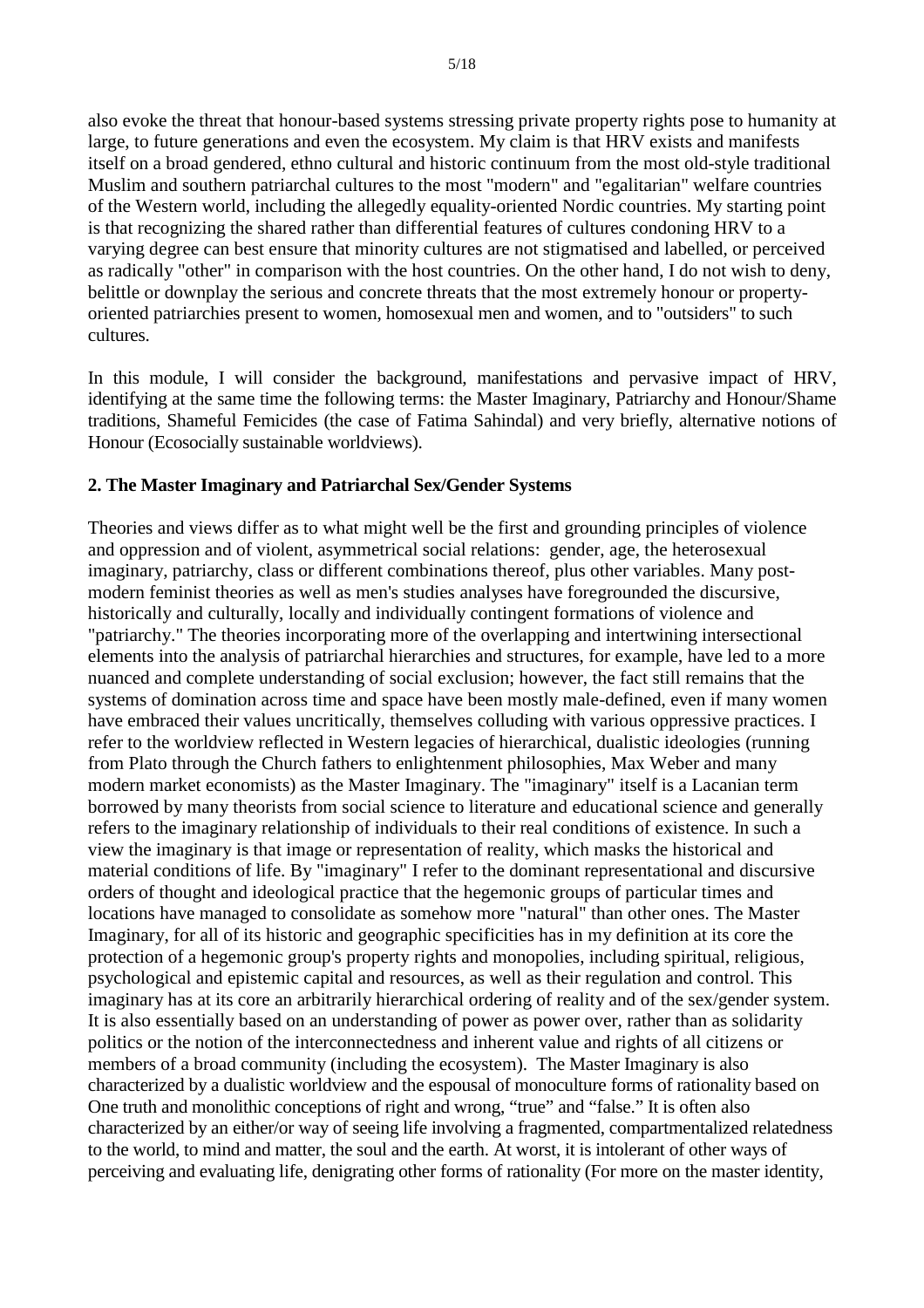read Val Plumwood, 1993; Kailo, 2000, 2004). I stress the link between private property and the notion of a "master", for in my opinion it is the economic motivation for this ideology and vision that grounds it, even though the desire to control the "other" (women, Native, animal for example) also has sexual and socio-political dimensions. Many women and feminists also embrace the values of the Master Imaginary, not hesitating to treat less privileged men and women, as well as nature as the "other." When it comes to defining the roots of property-related shameful violence, I find it more useful to evoke the Master Imaginary than a static, ahistoric patriarchy, since women, too, can be part of the problem by identifying with the master identity and its hierarchies of self and other. The forms of patriarchy have changed with women now being heads of families or even political fields of life; however, the Master Imaginary as the subtle, partially preconscious, fluid and changing order of asymmetrical class, gender and sexual relations adopts new ways of expressing its hierarchies. Val Plumwood's theories (Plumwood, l993) are useful for tracing the genealogies of the master identity across Western history of thought, although I do not myself limit the phenomenon to Western colonial philosophies; the Master Imaginary expresses itself in any and all historic and spatial enclaves where it meets appropriate conditions. Like Plumwood, I find it important to expose the roots of violence in hierarchical material AND symbolic structures in both Western cultures and those labelled as the other. Furthermore, it is important to theorize the multidimensional links between physical, emotional, economic, cultural, religious and psychological violence that constitute the oppressive systems. Plumwood suggests that in order to "shake the conceptual foundations of these systems of domination we must unmask more fully the identity of the master hidden behind the neutral guise of the human and of the ideals of rationality" (Plumwood, l993: 68). Plumwood's view that dominant Western culture has systematically inferiorised, backgrounded and denied dependency on the whole sphere of reproduction and subsistence is echoed also by Genevieve Vaughan (1997) and by the writings of many Indigenous women (eg. LaDuke, 1997). This denial of dependency and appropriation of women's gifts (Kailo, 2003; 2004 on the Gift Imaginary) is a major factor in the perpetuation of the non-sustainable modes of using nature and abusing women as resources, which loom as such a threat to the future of all societies (Plumwood, 1993: 21). Catherine MacKinnon states that "women/men is a distinction not just of difference, but of power and powerlessness...Power/powerlessness is the sex difference" (Allen, 1999: 12). Another analyst of power and gender relation, Pateman has also provided a critique of the classical social contract theory, which she criticizes. According to her analysis, the original contract said to initiate civil society establishes and democratises the "male sexright," the right of individual men to command individual women – in labour and especially in sex. It institutes a series of male/female master/subject dyads (Allen, 1999: 14). In the sections that follow, I will show the links between the Master Imaginary and patriarchy, as well as the honour related violence, which scholars such as Baker (l999) see as a particular subcategory of patriarchy. I will refer to both patriarchy and the Master Imaginary according to the context defining patriarchy as father-led and male-dominated social order that has the values of the Master Imaginary at its heart. Often not only men but also women who are not conscious of a hidden gender contract or Imaginary end up accepting and embracing these values as "natural", thus lending it support.

## **3. Patriarchal Sex/Gender systems. "Honour" Related Violence**

Patriarchal sex/gender systems vary according to time and place. My purpose is not to present any one historical patriarchal society or one practicing the honor related violence as part of its sex/gender system. Rather, through a classification of the most extreme and typical aspects/values, I hope to increase sensitivity and help students and scholars better recognize the explicit and open, as well as the more subtle and hidden aspects of "social contracts" that impact on women and the "other" in violent ways. The chart, which follows, does not claim to represent in pure form any one patriarchal society; its usefulness is meant to reside in the way in which it allows students and researchers to test and measure the contents in relation to particular historic and geographic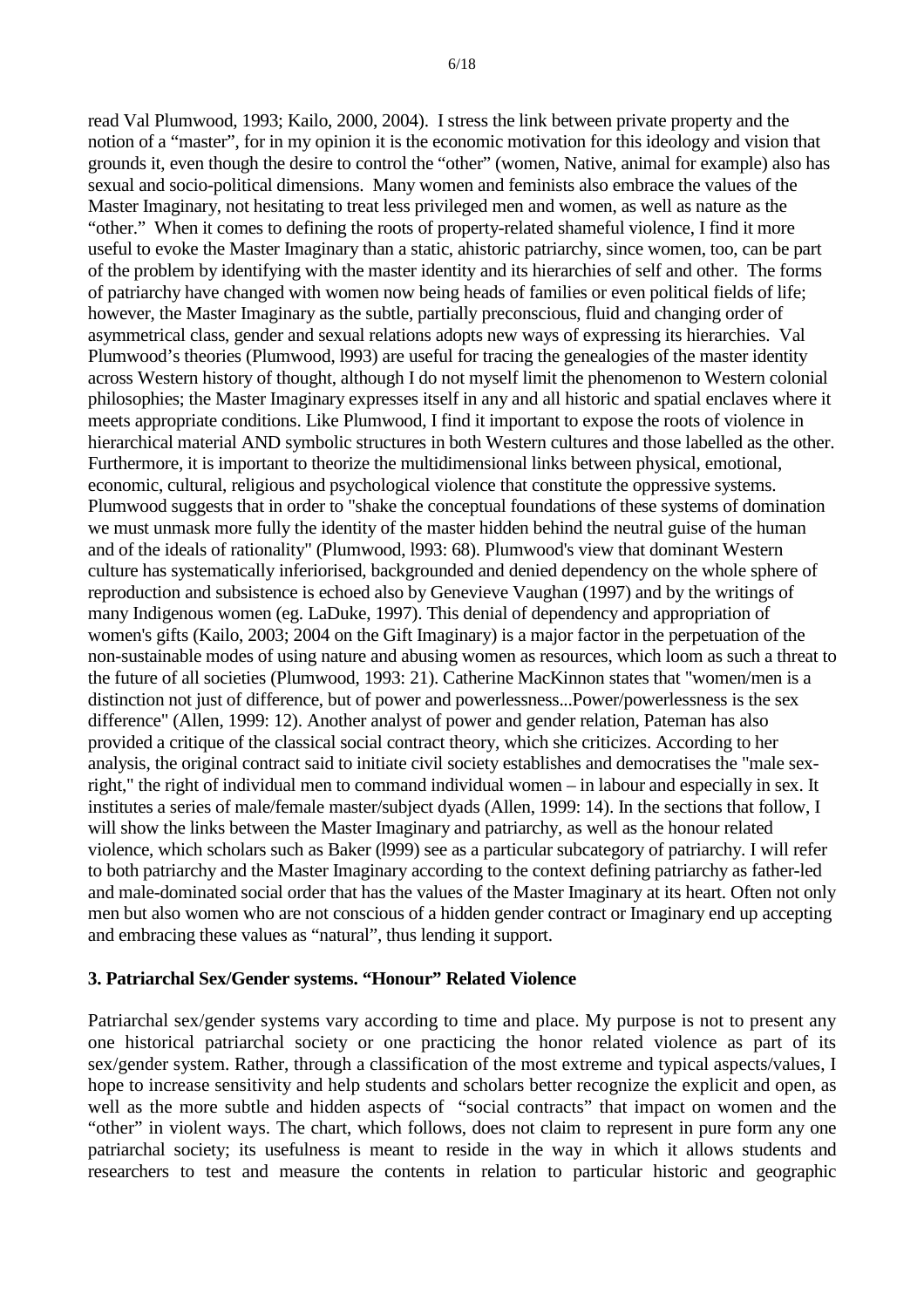manifestations of patriarchal sex/gender systems. Although the chart may seem overdrawn and caricatured, it was designed on the basis of scientific research on southern, mostly Italian communities with strong honour/shame systems and sanctions (Giovannini, 1981; see also the other references in the list of sources for societies with these elements). Elements of this extreme system can no doubt be found in the most egalitarian patriarchies. I will first define "honor related violence" as defined by the RBHRV, followed by my critical comments on these "shameful femicides or murders", and then followed by the chart on male and female-specific traditions of honor and shame.

### **3. 1. Defining Shameful Femicides/"Honour murders"**

According to RBHRV, "Honour related violence is common in many Mediterranean countries, the Middle East and parts of Central Asia, and also in other parts of the world such as Ecuador, Brazil, Egypt, China and Uganda. In the last years the problem has been identified as extensive in many parts of Europe as well (2003: 7). The United Nations also estimates that as many as 5000 women and girls worldwide were killed in l999 by family members (Women's international Network News 1999). *The RBHRV* defines HRV as follows:

Honour related violence (HRV), with honour killing as its most extreme manifestation, is a form of violence against girls and women. It can also affect boys and men, within strong patriarchal family structures. Honour related violence is one of the darkest aspects of strong patriarchal traditions and of failed processes of intercultural meetings. Both host and immigrant communities can gain greatly from this knowledge. (2003: 7)

The RBHRV argues that HRV must be separated from other forms of gender violence:

In this project honour related violence has been defined as the "violence occurring when families with 'honour-norms' violate girls', women's and boys rights". (UN Convention on Human Rights, the UN Convention on the Rights of the Child and laws in the country of immigration.) Honour related violence can be distinguished from other kinds of violence when the violence is "excused " by the perpetrators' culture. Not by all its members, but "understood" by most in the light of their collectively based culture. (2003: 7)

According to the RBHRV,

In order to make sure that those who suffer from HRV get the right support, and in order to prevent HRV from occurring, it must be seen as vital that HRV is distinguished from other kinds of violence against women. One helpful perspective is when it comes to 'normal' [sic] violence against women; the act of the perpetrator is usually condemned by the perpetrators and the victim's family. In the case of honor related violence the act of the perpetrator is usually encouraged by his/her family and in some cases is the same as the very victim's family" (2003: 9)

It is worth questioning whether it is useful to refer to "normal violence" even in a context that condemns violence in all of its forms. Most international studies on gendered violence reveal, after all, that the most "normal" (or rather, "typical") form of violence against women is perpetrated by close male partners or husbands, with much woman -blaming accompanying the situation of violence against women. Echoing my own findings and theories, Baker (1999) suggests that the killing of women by close family members throughout the world can indeed be explained with reference to underlying honour/shame systems as a subcategory of patriarchal ideology. However, she shows that a similar perspective can be applied to many such killings in English-speaking countries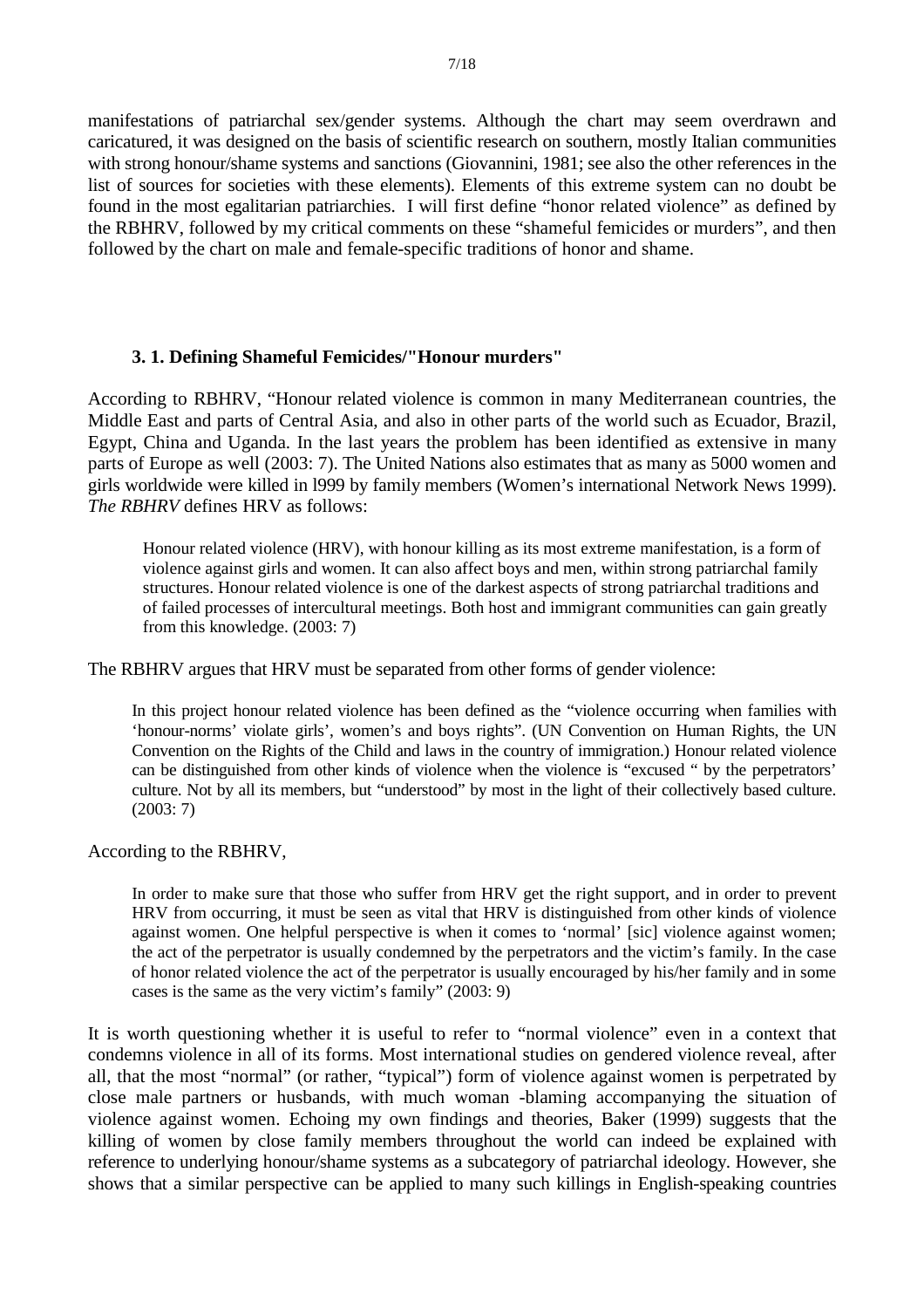such as the United States. Baker (1999) uses the traditional theoretical concept of male behavioural control as the first of three comparative areas that help demonstrate why honour should be part of any conceptualisation of patriarchy. After focusing on the control of female behaviour, she extends the conceptualisation to include an understanding of male feelings of shame when that control is lost. She concludes her comparison with a focus on the level of participation by the larger community in enhancing and controlling this shame (Baker, l999: 2). Baker further argues that in the Englishspeaking West, including the United States, the locus of honour has shifted from the traditional extended family (the case in the Middle East) to the individual man. The first two dimensions of traditional family honour/control of female behaviour and attendant shame when that control is lost- operate with many men relative to their female intimates in Western nations. However, in the transition, the third dimension of community involvement has been substantially decreased if not lost, which in the context of new individual honour systems paradoxically may make the home an even more dangerous setting for women (Baker, l999: 2). Baker makes a significant point, for it is widely recognized in studies on gendered violence that the home is a most dangerous place for women around the world (Lundgren & Westerstrand now challenge the earlier view that the home is THE most dangerous place; they argue that in Sweden research shows streets being equally dangerous to women, 2003). However, I would challenge Baker as to overemphasizing the lost role of the surrounding community. It is well recognised, after all, that even societies ranked as highly progressive and equal, eg. the Nordic countries have high tolerance for violence against women both on the institutional level and in terms of the attitudes of neighbours, relatives, even friends. I also challenge her view of the honour/same system as a mere subcategory of patriarchy. It seems to be to a much greater extent an underlying dimension, which is part and parcel even of the Nordic sex/gender systems, even though this is no longer as visible and recognized. The criminalization of rape inside marriage is fairly recent, and it is only today that the Finnish government has begun to punish violence against women when the woman has not herself filed a complaint. What does distinguish the "traditional" honour killings and Nordic sexual violence, however, is the role of the family as primary executioner. Instead of the fathers, brothers or uncles it is mostly the husbands or boyfriends that murder the "disobedient" women. As for the role of shame as a psychological trigger for violence, for men shame is defined either as a signal of danger to one's sense of self or as emotional anguish from the exposure of one's failings. This is not an abstract, timeless "male" self but one rooted in hegemonic masculinity/patriarchy where specific power relations between the sexes make of a woman's independence a threat to certain men's sense of identity. For Baker, it is an integral part of Western society but it is less familiar because it has become hidden in the smaller family or individual units of society (l999: 8). The operationalization of traditional honour and shame has thus been changed in many ways in Western societies. Without denying the importance of distinguishing between sex/gender system with stronger or weaker Master imaginaries or honour/shame subsystems, I stress the similarities between male-legitimated and defined sex/gender contracts in order to keep gendered violence more visible, also in the Nordic countries. I replace the notion of a "honour related violence" with SHAMEFUL FEMICIDE to foreground that we are not dealing with cultural customs but quite specifically, with male violence against women. The term (should the very term be useful) serves to send a much stronger message reminding us that shame should be attached to misogyny and murderous customs instead of it being projected on innocent victims of control and sexual mastery. We must send a strong social signal in the name of women's human rights that the concept of honour can have no place in the context of violent relations and actions.

Before elaborating on how Sahindal's shameful murder led to complicity between Kurdish and Swedish men in denying male violence, I wish to introduce a chart on male/female honour and shame as a helping tool for identifying stronger and weaker or more subtle elements of patriarchies or of the Master Imaginary. In a nutshell, in strongly patriarchal societies women as citizens (epitomized by the female body) are made to embody and represent the unity and purity of the society and to shoulder its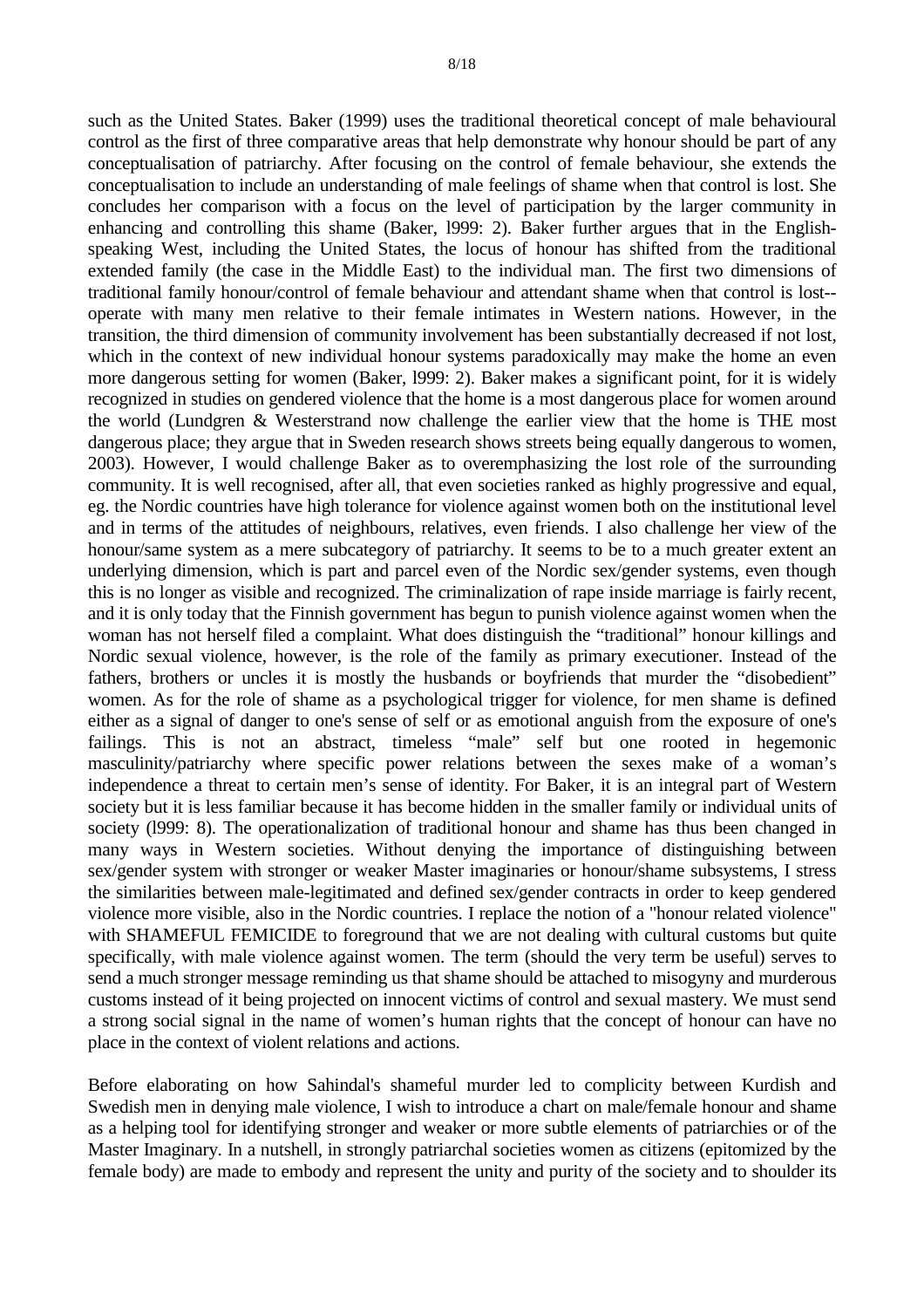projections of the ideal and of the feared and demonised aspects (virginity, whoredom, purity, corruption) (Giovannini, 1981). Although men and boys, too, undergo strict control of behaviour to identify with the honour-system, their sexual and social freedoms are not nearly as controlled and restricted. They also have a much greater scope for economic freedoms and ownership although their marriages, too, can be fixed and forced. Overall, however, both genders are at risk for violence in honour-based cultures, and risk having their self-determination and human rights subjected to the elite's power over - and social contract/politics.

### **Female Honour**

- a) Moral strength
- b) Obedience, submission and loyalty to the prevailing sex/gender system and patrimony
- c) Loyalty to the abstract institution of family, nation and family honour more important than one's own life or health on the concrete level
- d) Acceptance of one's submission to the male members of the society and the notion of their superiority and leadership (father, husband, brothers)
- e) Submission to the principle that a family's honour is dependent on the social and sexual behaviour of the women
- f) Internalization of the ideal of women's virginity or motherhood within the dualistic conception of womanhood (the whore/Madonna dualism)
- g) Heroic willingness to die rather than allow oneself to be 'defiled'
- h) Irreproachable reputation (adopting and accepting the role of the virgin or the mother vs. the whore or the wicked step-mother or single woman)
- i) Physical impenetrability and intactness
- j) Role as docile, hard-working, tireless and obedient servant at the household (good at ad willing to perform domestic duties and care labour, nurturing and emotional labour)
- k) Food provision for family
- l) The ability to create and protect life (particularly sons)
- m) Reproduction of heterosexual (even xenophobic) patriarchy and transmission of its values
- n) Chaste and modest behaviour at all times
- o) Heterosexuality as the normal, unchallenged form of sexual orientation
- p) Softness, emotionality

#### **Female Shame**

- a) Embodying the uncontrollable forces undermining family unity
- b) Failure to live up to the cultural sex/gender system (deviance from social and sexual mores)
- c) Rumours or proven failure to live according to the gender-specific social norms (eg. being labelled or "deserving" the label of whore, engaging in inappropriate activities such as swimming or studying, wearing inappropriate clothing, going out with friends etc.)
- d) Illicit sexual relations
- e) Withdrawal of material necessities such as food and affection
- f) Loss of reputation as virgin, good mother or spouse (regardless of actual truth or one's actions)
- g) Loss of virginity particularly by a non-kinsman through own fault or through rape (including the shame attendant on brides who fail to bleed on the wedding night as proof of virginity)
- h) Shaming of family men through disloyalty to patriarchy and acceptance of other cultural norms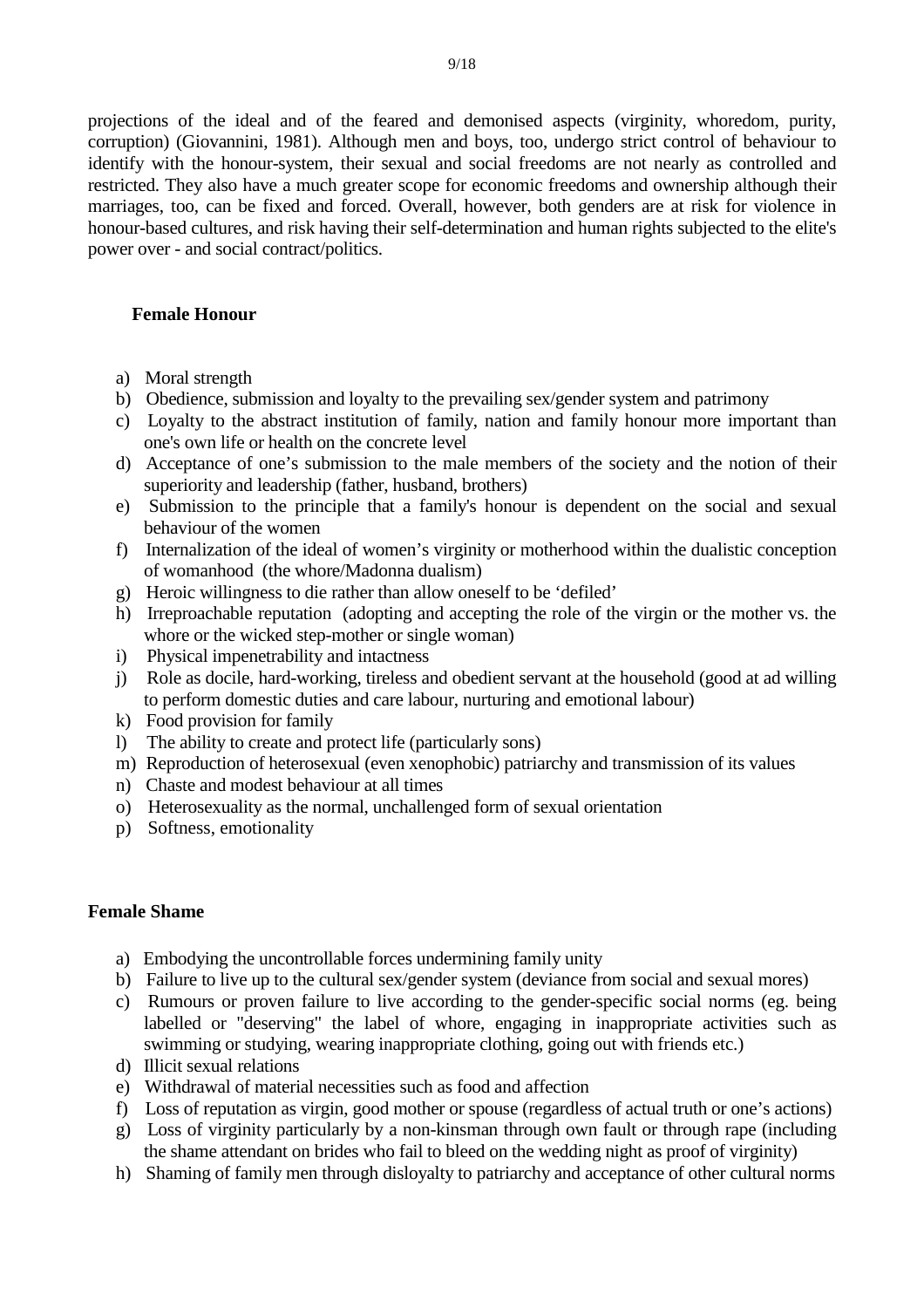- i) Shaming of family men (eg. being more successful or educated than the men in the family)
- j) Defying the overriding authority which the nuclear and extended family wields over individual members
- k) Pre-marital or extra-marital sexual intercourse (based on direct or indirect evidence)
- l) Improper social or sexual behaviour of one's female relatives
- m) Being seen in the company of unrelated men without chaperon
- n) Socializing without permission with men not approved by family men
- o) Malevolent extra-human powers wreaking havoc, causing accidents for the family (having "the evil eye")
- p) Independence of male support and/or control and supervision
- q) Homosexuality
- r) Causing male infidelity
- s) Inability to give birth (particularly to sons)

## **Male honour**

- a) Strength, power, success, competitiveness, and "cunning"
- b) Stoicism, rationality, control of oneself, self-discipline, unemotionality (armored masculinity)
- c) Protection, defence and perpetuation of the patriarchal sex/gender system and male honour with its heteronormative and hierarchical norms, property rights and entitlements
- d) Defence and upkeep of the hierarchical male order of the culture through physical, psychological, material and juridical means (rewards and punishments)
- e) Ability to provide for the family
- f) Ability to protect family patrimony from predatory outsiders
- g) Ability to protect one's wife, sisters and other family females from defilement
- h) Status safeguarded by the honourable sexual comportment of one's female kin (the real man and family virgins metonymically linked)
- i) Protection, control and regulation of the chastity of the women and of the honour of other members in one's family and group
- j) Loyalty to patrimony and its naturalized heteronormative, homosocial and heterosexual sex/gender system
- k) Blood revenge for crimes of honour or shaming of members of the family or oneself
- **l)** Other punishment of those transgressing against the honour of the family

### **Male shame**

- a) Cowardice, emotionality, "softness" or emotionality
- b) Inability or failure to protect family patrimony or honour
- c) Inability or failure to prevent sexual penetration of female relatives or spouse
- d) Inability or failure to punish, revenge the assault on one's honour
- e) Being labelled "cuckold" by the unacceptable behaviour of female relatives (becoming linked with the family "whore")
- f) Loss of control and power over the behaviour of female relatives (wife, sisters in particular)
- g) Losing one's face through the female relatives' independent, transgressive behaviour and values
- h) Failure to prevent loss or transformation of one's cultural mores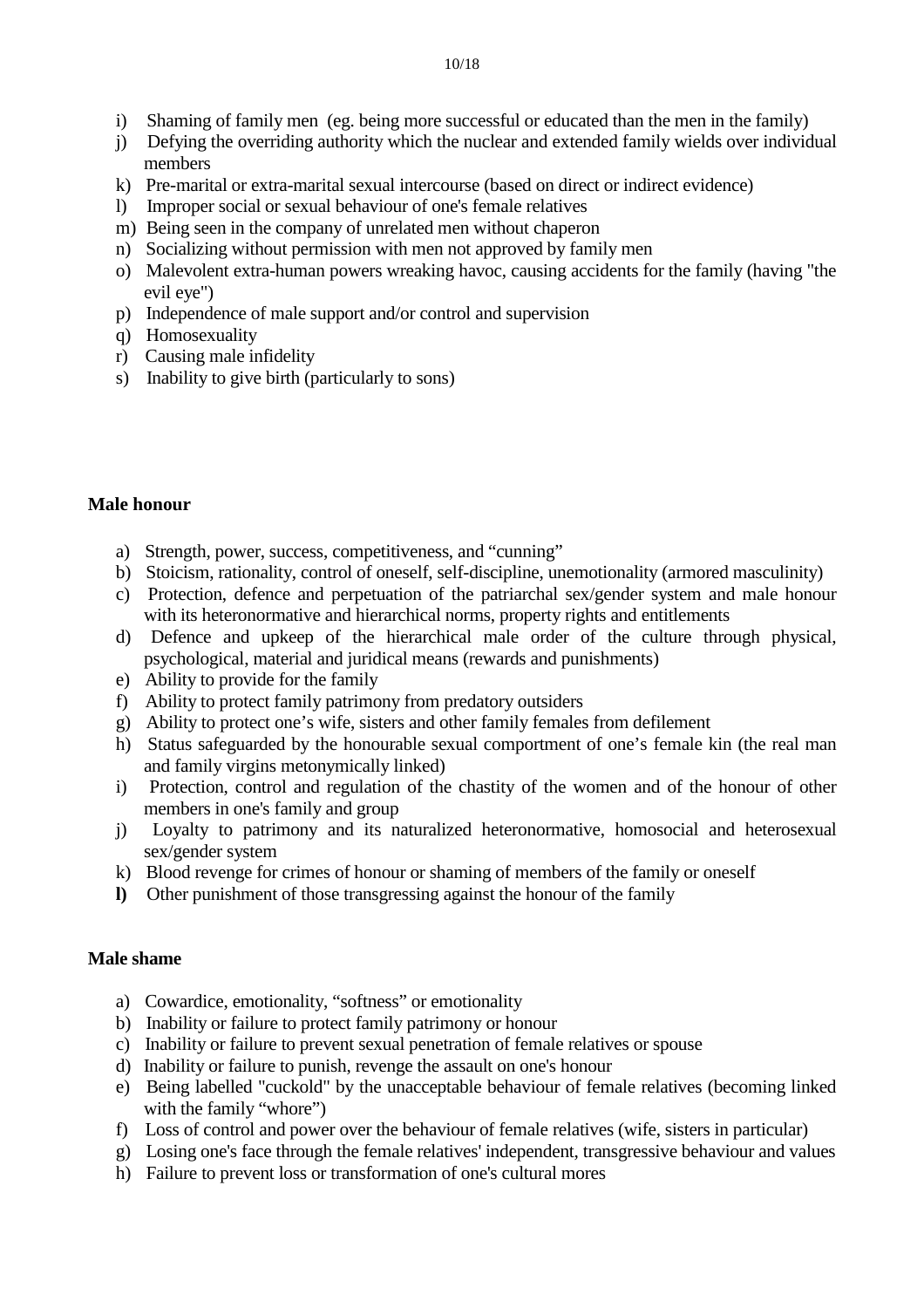- i) Loss of one's material, spiritual and religious property and resources (including the women)
- j) Social exclusion (Main source, Giovannini, l981)

As the honour/shame system implicitly reveals, both men and women are subjected to collective shaming which is beyond their personal control; both men and women can lose their reputation for deeds on which they have no control, and which they have had no stake in provoking or bringing about. Having to monitor the sexual behaviour of one's sister, and having to take radical action (even a murder) in response to her possible "defilement" is no doubt a position of moral conflict, particularly for men living in a new country and host cultures whose moral mores would strongly condemn such behaviour (even when it might be based on a double morality, one not applied to the host country). A man whose refutation is lost owing to female relatives independent actions is in the same subject position as the woman who loses her status, value and even health by being raped or assaulted through no fault of her own. Still, women by virtue of their more dependent position are more at risk for threats and physical harm, including murder by close relatives. Men defying the heterosexual code and the dominant gender contract are, however, also at risk for the harshest forms of punishment for their deviance. More than the leading men, however, this system blames women and those who are the most vulnerable members of the community in terms of access to power and resources ("gypsies", "deviant" individuals, outsiders). They are often made to carry the projections of the group and receive collective blame as scapegoats. Older women without power or protection, for instance, are vulnerable to unfounded accusations of demonic powers, the evil eye or their modern variations. These can be seen as projections of the main groups own guilt and fear of retaliation. This phenomenon appears to have been as common in agrarian Finland as in Italy and I suspect it has been widespread not only in modern Africa but also on the other continents. Blame tends to be heaped on those groups that have the least power or clout to resist or prevent it.

#### **4. The case of Fatima Sahindal. Men's complicity in concealing gendered violence.**

Alerting educators and others to the features of HRV as a particular issue in immigrant communities can be counterproductive in terms of the global/local campaigns, aimed against gendered violence as well as racism. The research on the interpretation of Fatima Sahindal's femicide, its roots and difference from Swedish misogyny is a useful case in point. As Eva Lundgren and Jenny Westerstrand point out in their article "Fadime, patriarkatet och våldet" (2002), the debate around Sahindal's murder reflected two forms of patriarchal logic (one appropriate for the host, the other for the home country), both of which had the impact of rendering the gendered violence invisible. Sahindal's father, accused of murdering her own daughter, tried to fall back on both "logics" as an effort to avoid responsibility for the killing, and to escape imprisonment. Although he failed to convince the Swedish courts, he revealed the patriarchal mechanisms of avoiding responsibility both in terms of the Swedish and the Kurdish patriarchal contexts. The murder of Sahindal happened in the context of the woman's attempt to liberate herself from her cultural patriarchal mores. She refused to marry a Turkish man chosen for her, went out instead with a Swedish boyfriend and began studying at the University. The relatives of Sahindal apparently pressured her father to punish the daughter for these transgressions, which also threatened the reputation of the other sisters. Sahindal, who was famous in Sweden for her courageous appearances on TV, making public the threats she had received from her male relatives, was stalked and ultimately murdered by her father while visiting a sister.

This "shameful femicide" led to a public outrage and provoked debates across Nordic countries as to the role of "cultural customs" in excusing gendered violence. As the attention was focussed on gendered violence within immigrant communities, the honour-related male violence of Nordic men received little press. The question that needs to be researched in more depth is whether, indeed, questionable and even perverse notions of male honour motivate femicides even in the so-called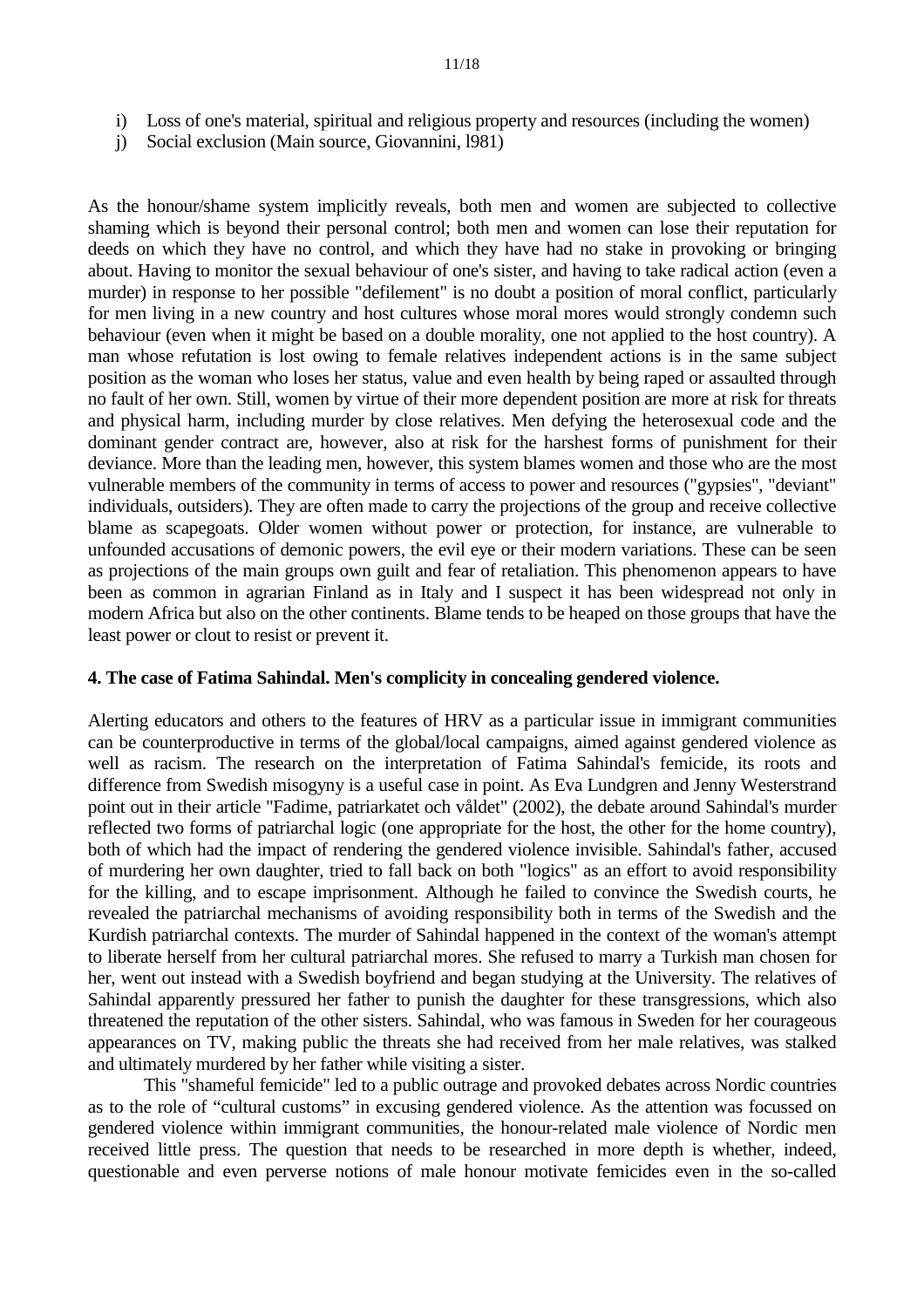advanced welfare states, like Sweden and Finland (where gender equality is now being dismantled). Indeed, what role does the notion of male honour as mastery over women play in the Finnish culture of violence? It is worth considering the statistics about the number of femicides in Jordan per year, one of the alleged hotbeds of "honour murders" and Finland, where the male-specific dimension of "family violence" is covered over with gender-neutral language, as if gender did not matter. The striking statistical fact is that as many honour murders, about 30, happen in Finland as in Jordan, although the concept of honour is not attached to them. Might there not be affinities, however, considering that so many women are murdered by their boyfriends or husbands at the very moment when they seek to leave the relationship, something that the men experience as a loss of face, as shame, as loss of power, control, even "property." In Finland, some men have killed their children rather than give them up for the mother's custody and for the care of their mother's new family or partner. Likewise, men with similar mentality have been known to destroy their lands rather than leave them for the public to enjoy in case of land areas being threatened with EU regulations (Nature-sites or the like). In both cases we are dealing with "pre-emptive violence" (cf. the Finnish concepts of "aavistushakkuut", "pre-emptive felling of trees and "ennaltaehkäisevät naismurhat" "pre-emptive femicides"—terms I use to underline the property interests at the root of femicides or ecocidal acts. Both reflect the notion that a man will not give up objects he considers his monopoly, even if it means their ultimate destruction).

 Although the Swedes portrayed the Kurdish honour murders as a reflection of a barbaric immigrant patriarchy the opposite of the Swedish equality based welfare state, in fact many Swedish men colluded with the very principles of the Master Imaginary or gender contracts in which honour/shame systems are the hard core of female oppression. In fact, the assumption that Nordic countries with their long histories of equality are not guilty of similar honour/shame practices can be counterproductive; they may well conceal even more deeply the many ways in which there are strong similarities rather than differences between the stronger and less obvious systems of gendered violence. According to the first logic reflected in Sahindal's case, as Lundgren and Westerstrand note, Sahindal was blamed for transgressing against her cultural codes by having a Swedish boyfriend and behaving like a "whore" (2002: 169). Her father sought understanding by evoking the Kurdish honour tradition against which the "whore-like" Sahindal had transgressed. He received much understanding from Swedish men who were in many cases willing to look upon the cultural tradition as an extenuating circumstance (Elden, 1998). She was blamed on the basis of the logic of the classic madonna/whore paradigm and her failure to accept and respect the cultural double standard (whereby a self-determining woman is by definition a "whore"). In the second logic her father had tried to invoke a Swedish discourse on male violence, the first strategy not helping him get off the hook. He now changed his story completely and evoked the excuses of an "insane man" with a drinking problem ("Can you shoot your own child if you are not sick?"). By appealing to social exclusion and illness, the father now tried to get the sympathies of the Swedish legal system, which indeed, has looked upon such factors as extenuating factors. Although Mr. Sahindal did end up with a prison sentence, his clumsy efforts to excuse his own violence made more visible the strategies of both Kurdish and Swedish men for keeping gendered violence invisible or excusable. I underline that much more research has to be done into exposing the more hidden aspects of HRV in transformed or less strong patriarchies.

To sum up, in the case of Fatima Sahindal's murder, we are dealing with male violence against women, which should not be excused or covered over with any mitigating factors. I think it is important to stress that this is not the same as a culture clash between societies stressing individuality or communal values. In either type of society women tend to be treated differently, and violence, not culture, is the issue (cf. Kauhanen, 2002 who evokes the cultural differences – discourse, failing to take into account the gendered aspects of "culture"). As time moves on, those upholding a particular hegemony and class structure find new ways of applying the patriarchal logic, new expressions of violence against women, which they also often manage to conceal in new ways (Lundgren & Westerstrand 2003: 176). The myth of achieved "womanpeace" and equality in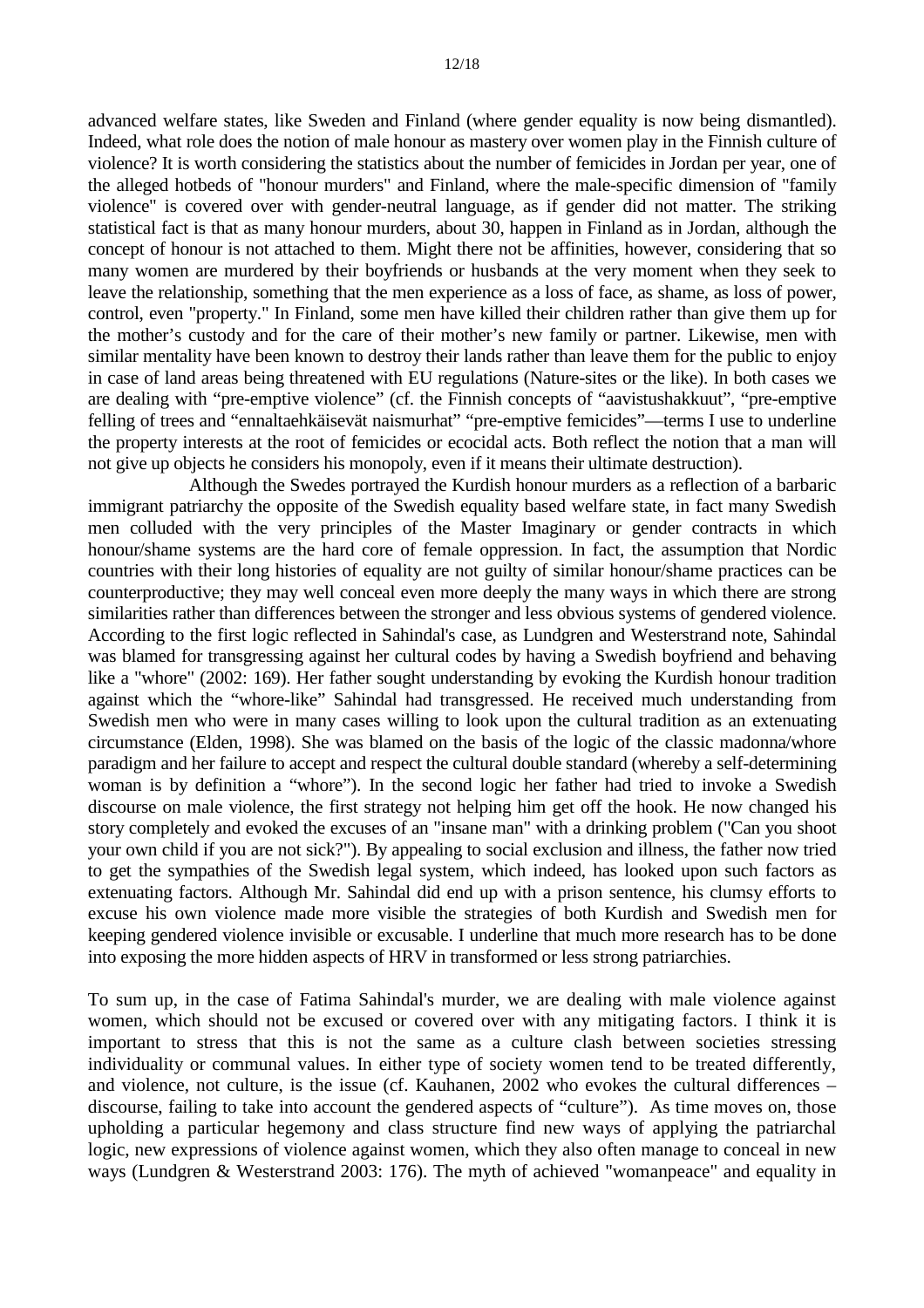the North poses a real threat for it involves the risk of further concealing the continuing reality of violence against women in both the private homes and in the streets (Lundgren & Westerstrand 2002: 171). Gendered violence has increased, rather than decreased in terms both of location, degree and expression in the recent neo-liberal times. Focusing only on strong patriarchal violence can mean no longer seeing the more subtle and hidden forms of honour-related violence in mainstream Nordic societies. Where traditional Nordic patriarchy may have become weaker, the Master Imaginary still thrives in the unconscious and even fully conscious acts of many men—and women.

### **5. Why should teachers and other professionals recognize and act to denounce honour/shame systems?**

"Honour" killings and related forms of violence are extreme methods of consolidating and upholding the veiled gender contract. It is of great importance to analyse the grim affinities between wars, the upbringing of boys and the attitudes towards women and groups portrayed as "enemies." The honour of men features strongly as a motivating force in both public and private violence around the world. Through what forms of socialization do men come to internalise the perverse notion that there is honour in killing more vulnerable groups, particularly female members of one's own family? Through what logic does one secure "honour" when it consists in flagrant abuse of power and status--masked as "cultural custom"? What motivates warring men and nations in their aggressions against neighbours and vulnerable groups such as women has much to do with such specifically masculated values and attributes as "not losing one's face", "being on top", securing mastery over resources (including women as cheap labour and as circulators of the free gifts of emotional, domestic and nurturing labour) and most centrally, safeguarding one's masculine or national honour. Male cultures based on the exchange of women as currency of power, honour and property have existed for centuries; however, it is in the context of today's economic and religious fundamentalisms, exemplified by the Bush administration and Muslim extremists that peace and women's rights are under an unprecedented global threat. Unless we tackle the deep roots of "male" or nationalistic pride and honour, we cannot tackle and transform this misogynistic and ecophobic culture, in which men, too, are victims--sacrificed by their own dysfunctional ways and values, and a concept of honour that is at close scrutiny based on the most shameful of values.

In today's global village people, goods and cultural influences travel more freely than ever in history. As schools and working places are also becoming more multicultural thanks to the increased mobility of immigrants, it is important for the citizens of the "host" countries to have intercultural training and ethnosensitive understanding of cultural differences. Unfortunately, too often this "understanding" has taken two extreme forms; either a racist dismissal of the "other" as primitive or uncivilized or for example the adoption of a stance called "cultural relativism." The latter refers to the acceptance and tolerance of the other culture's value system or sex/gender system ("culture") as just a set of ethnocultural customs and traditions even when it involves beliefs and practices that are opposed to the respect of human rights, women's rights and international agreements. Finnish officials, for example, have colluded with patriarchal misogynist cultures when sending back to honour-based countries women whose lives would thus be endangered (Kailo 2004).

The RBHRV believes that "Another risk factor that has been identified as contributing to HRV is growing up in a vulnerable family. A vulnerable family can be understood as one affected by divorce, single parent households, poor households with numerous children, jobless households, or households in which there is domestic violence. These factors are also attributed to poverty and social exclusion. Added to these factors can be a background in dictatorships, living as a refugee and traumatic experiences in war" (2003: 9). In my view, it is necessary to carry out more extensive research on HRV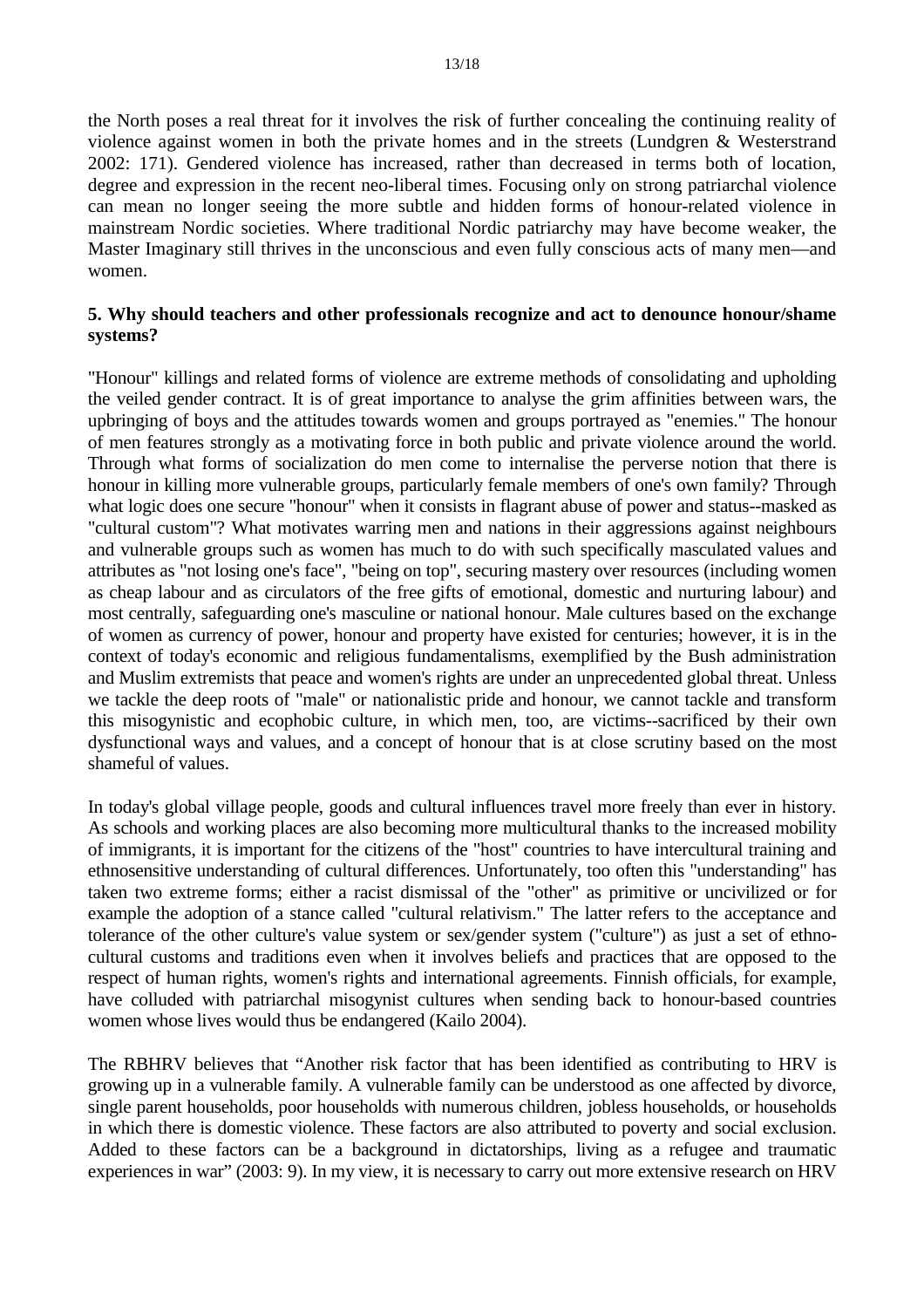to find out whether it is as related to class as it may appear. After all, international studies on gendered violence have found instances of gendered violence in all levels of society. The violence experienced by more affluent women may go unnoticed because they may have financial means allowing them to get help in locations and ways other than women's shelters. Still, it is important to remember that violence against women in all of its manifestations is a crime against women's human rights and basic freedoms. It is also a barrier to the development and collective well-being of societies. It is important for educators to be sensitised to and recognize the symptoms of violent treatment not only of immigrant but also of the "host" society's women's for several reasons all of which have to do with basic rights. Thus, it may simply be that records are lacking of wealthier women in exile who escape gendered violence into hotels or other spaces representing their alternative to women's shelters. Finland, among other countries has signed the UN agreements on human rights, which include combating gendered violence. Apart from women's rights being a matter of human rights, condoning or turning a blind eye to immigrant or other cultures' oppressive and (hetero) sexist values means contributing to the social exclusion, possibly even poverty and poor health of the girls and women, also of the boys and men. As evidence shows from Swedish studies, women from honour-based cultures are often prevented from using their full educational opportunities, time and other resources necessary for integrating into the host society*.* In many strongly patriarchal families or cultures identified with a strong Master Imaginary, women's fears of violence and the omnipresent climate of threats pose severe limits on their freedom of movement and activity outside the home, as well as their integration into society. I agree with the RBHRV's view that both women that are experiencing violence and men that are using the violence are at risk of social exclusion and poverty, although the gendered implications are quite complex. Violence against women in patriarchal families is therefore a great socio-economic loss to society. It translates also into physical and mental health problems for the girls, who often run away from the homes and at worst, become vulnerable to sexploitation and prostitution, even homelessness. It is necessary for educators to react promptly when they witness boys or girls being threatened with violence on the basis of "cultural tradition." It is as important for them to learn to recognize the "naturalized" violence of their own cultures. Studies suggest that educators are not either able to recognize the danger signals or to intervene, due to fear, indifference or lack of ethnosensitive and human rights sensitivity and responsibility. As most of the information available about immigrant cultures is from the male perspective, I suggest that educators make an effort to locate introductions to different cultures specifically from gender-sensitive points of view. One good example is an introduction to Kurdish women's philosophy by Ceni (2003) which shows the women as agentic and as active creators of the culture, not just as victims.

#### *Conclusion*

In this module, I have created a chart of strongly traditional patriarchal and gendered systems of honour and shame, which I see underlying many sex/gender systems, particularly those with the most visible cultures of HRV. The purpose has been to alert educators to the reality of this hidden gender contract in its myriad forms on the spectrum of patriarchal systems in their more and less extreme forms. What needs to be further researched in matters of peace and masculinity is the relationship between the frail masculine identity and the subsequent "need" many men feel to consolidate it through violence. Many Western men's studies scholars have hinted at the role of shame and humiliation. It is important to recognize that men would not feel humiliated so easily, if the notions about "male honour" were not so exaggerated, unrealistic and contradictory. Boys are brought up on notions that they have to constantly prove themselves through heroism, fast action, bravery. No wonder it is predominantly men and boys that kill themselves in speed related motor vehicle and adventure related accidents. In many cultures, honour and heroism are to boys what nurturing and sacrifice are for girls. Both lead in their exaggerated forms to self-destructive behaviours.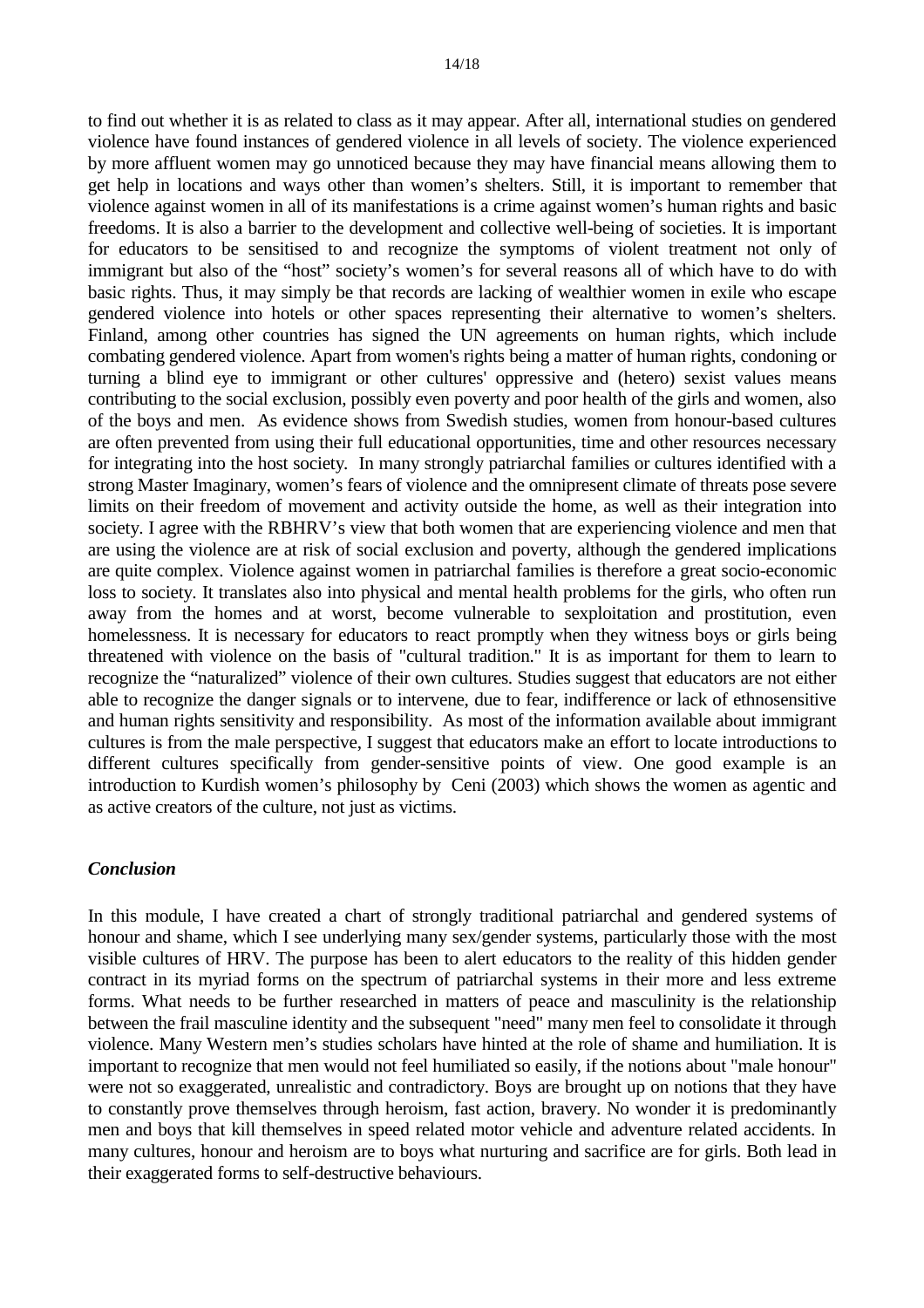One factor is the adherence to traditional views on male and female sex roles. A man who believes that males are naturally dominant and females submissive will not only feel deeply hurt or "violated" in his male identity if his wife or girlfriend leaves him or if she does not submit to his wishes, but he will also experience her behaviour as a humiliating insult to his manhood (Miedzien 1991: 98). At the same time, in addressing the threats to an eco-social sustainable future today, one has to take issue with the processes that have led to globalisation and the dominant neo-liberal ideology: they are intimately connected with current trade and economic wars, and on another level, with violence in all its other forms--not least violence vs. women. Today's global economic agenda is neither value-free, free of cultural assumptions, nor gender-neutral. It can be seen as the epitome of a centuries-long colonial Master Imaginary, condensing the evolution of capitalistic ways and values, and patriarchal fundamentalisms in East and West, North and South. While space does not allow me to describe alternative sex/gender systems or social contracts rooted in the Other Honour system, I wish to trigger interest and an intercultural openness to the value of these more peaceful and eco-socially oriented cultures. I have stressed the links between economic interests and the Master Imaginary, suggesting also that the honour/shame systems echo back to property rights. While I do consider capitalism to have gendered links with patriarchy and the Master Imaginary as its unwritten code, I do not restrict it to that; clearly, as Allen (1999), Miedzien (1999) and others have demonstrated among many other famous classic feminist analysts of violence (Griffin, 1981 and Brownmiller, l971 to name just a few), gendered violence is rooted in sexual and social, not only economic motivations.

I will conclude with the comments of Anishnabeg Native Winona LaDuke who criticizes not only the property-related capitalistic worldview of the Western world, but quite explicitly its understanding of "honour":

> The last aspect of industrial thinking I am going to talk about (although it's always unpopular to question it in America), is the idea of capitalism itself. In this country we are taught that capitalism is a system that combines labor, capital, and resources for the purpose of accumulation. The capitalist goal is to use the least labor, capital, and resources to accumulate the most profit. The intent of capitalism is accumulation. So the capitalist's method is always to take more than is needed. Therefore, from an indigenous point of view capitalism is inherently out of harmony with natural law. Based on this goal of accumulation, industrial society practices conspicuous consumption. Indigenous societies, on the other hand, practice what I would call "conspicuous distribution." We focus on the potlatch, the giveaway, an event that carries much more honor than accumulation does. In fact, the more you give away, the greater your honor. We make a great deal of these giveaways, and industrial society has something to learn from them. (LaDuke 1997: 28)

A final note to ponder, the Native peoples' potlatches and give away ceremonies were outlawed in Canada, in the l800s. They were seen as a threat to the very notion and ideology of private property rights, and, of course, of capitalism as the doctrine for accumulating rather than distributing goods and collective forms of well-being. The peace guru Gandhi was once asked what he thought of Western civilization. In this well-circulated quotation, he is reported to have answered "A good idea!" The same no doubt applies to all male-dominated "civilizations". They have a long way to go before the barbaric behavior manifesting itself as male violence against women has been eliminated.

# **BIBLIOGRAPHY**

Allen, Amy (1999). The Feminist Theory. Domination, Resistance, Solidarity. USA: Westview Press. [This book is an insightful and informed overview of dominant feminist perspectives on gendered power relations, male hegemony and resistance.]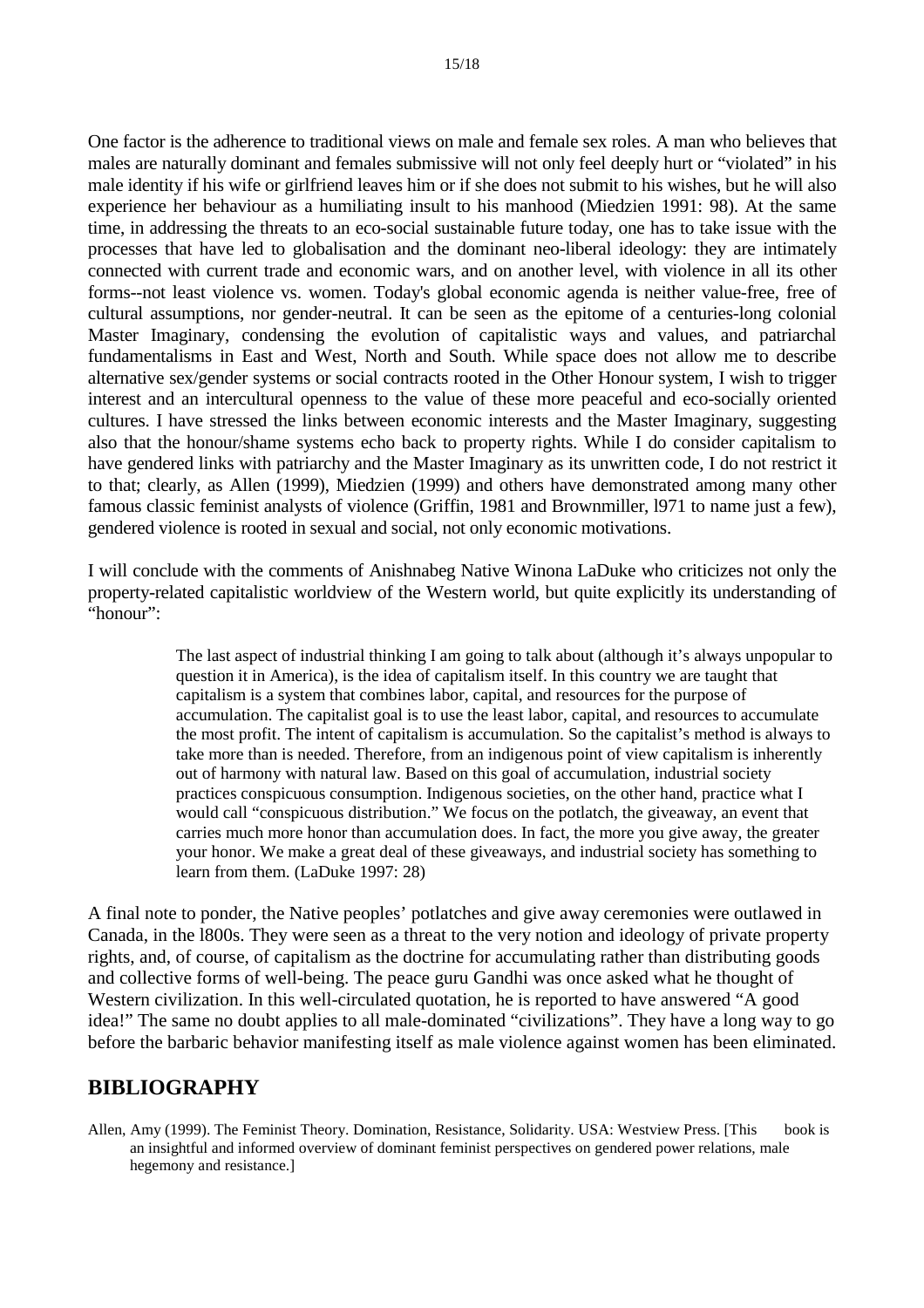- Baker, N. (1999). "Family killing fields: honor rationales in the murder of women." Violence against Women, Vol 5, no. 2: 164-184. [The article provides a good theoretical analysis of "honor murders" that she approaches as "honor rationales".]
- Beyer, Lisa & LeGood, Jo (1999). "The Price of Honor." Time (1.18). 153.2, 55. [A brief article reporting on "honour murders" internationally.]
- Brownmiller, Susan (1975). Against Our Will. Men, Women and Rape. London: Secker and Warburg. [A classic feminist book on gendered violence which met with much resistance but is a pioneering work to which feminists now re-refer in light of new evidence on the roots of gendered violence.]
- Ceni--Kurdisches Frauenbüro für Frieden e.V. (2003). Pour un Nouveau Contrat Social. PJA (Parti de la Femme Libre). Düsseldorf. Août. [This book represents the views of the Free Woman's Party, PJA, i.e. Kurdish women's peace office CENI and their women's rights-human rights- oriented outline of a new social contract respecting also women.]
- Connell, R.W. (1995). Masculinities. Oxford: Blackwell. [A classic work on hegemonic masculinity and a much-quoted classic also on studies by the critical men's movement on masculinity and its cultural construction.]
- Darvishpour, Merdad (1997). "Invandrarkvinnor utmanar männens roll. Maktfördelning och konflikter I iranska familjer I Sverige" (Immigrant women challenge the role of men. Division of power and conflicts within Iranian Families in Sweden). In Ahrne, G. och Persson, I (red.), Familj, makt och jämställdhet. Kvinnomaktutredningen (Family, power and Equality, A report on Female Power), SOU (1997), 138, 262-292. published also as Darvishpour (1999). "Intensified Gender conflicts within Iranian families in Sweden," NORA-- Nordic Journal of Women's Studies, vol. 7.1. [An important article on immigrant women's conflicts in Sweden between the host and home culture from the point of view of power relations and particularly Iranian women.]
- Giovannini, Maureen J. (1981). "Woman as a Symbol in a Sicilian community." Man. [An anthropologically oriented article describing in detail and through a thorough chart the moral and psychological, economic and religious division of labor and of the sex/gender system in a Sicilian community. The only problem is the neutral stance taken towards gendered violence which is a way to naturalize and almost legitimate the cultural practice.]
- Griffin, Susan (1981). Pornography and Silence: Culture's Revenge Against Women. London: The Women's Press. [A classic pioneering book on pornography as a form of gendered violence.]
- Elden, Åsa (1998). "The Killing Seemed to be Necessary. Arab Cultural Affiliation as an Extenuating Circumstance in a Swedish Verdict". NORA—the Nordic Journal of Women's Studies, No. 2: 89-96. (Elden, Åsa, "Om hon lever vill människor se mer och mer: Rykten, spilttrad kvinlighet och heder bland svenka kvinnor från mellanöster" ("If she survives people will see more and more: Rumours, split femininity and honour among Swedish Women from the Middle East" Sosiologisg forskning (2001). No. 3-4: 115-147. [An English and Swedish version of an article analysing the collusion of patriarchal notions of "proper feminine behavior" and the recourse by Arab men to culture as an extenuating circumstance in "honor" murders.]
- Hegland, Mary Elaine (2001). Review of "Crimes of Honour and Our Honour and His Glory". Middle East Women's Study Review, Vol. XV, no. 1-2, Spring/Summer: 15-19.[An overview of "honour crimes" and the patriarchal rationale behind them.]
- Hirdman, Yvonne (1990)." Genussystemet". In *Demokrati och makt I Sverige. Maktutredningens* huvudrapport. SOU (44), Stockholm. (The Gender System, Democracy and Power in Sweden. Main report on a Study of Power.
- Honour Related Violence in Europe/Mapping of Occurence, Support and Preventive Measures" (1999). (Funded by the European Commission, DG Social Affairs and Employment, Kvinnoforum, Stockholm) . Http://www.unifem.undp.org/campaign/violence/unkit/htm 1.3. l999. [A useful study on honour related violence in Europe but one needs to be cautious with references to expressions like "normal violence" against women. No form of violence should be referred to as "normal"].
- Jefferey, P. & Goodwin, J. (1995). "Price of Honor: Muslim Women Lift the Veil of Silence on the Islamic World." Contemporary Sociology, 1995, 24, 3 pp. 333-334. [The article exposes some of the specific Islamic aspects of gendered violence and women's resistance to patriarchal mores.]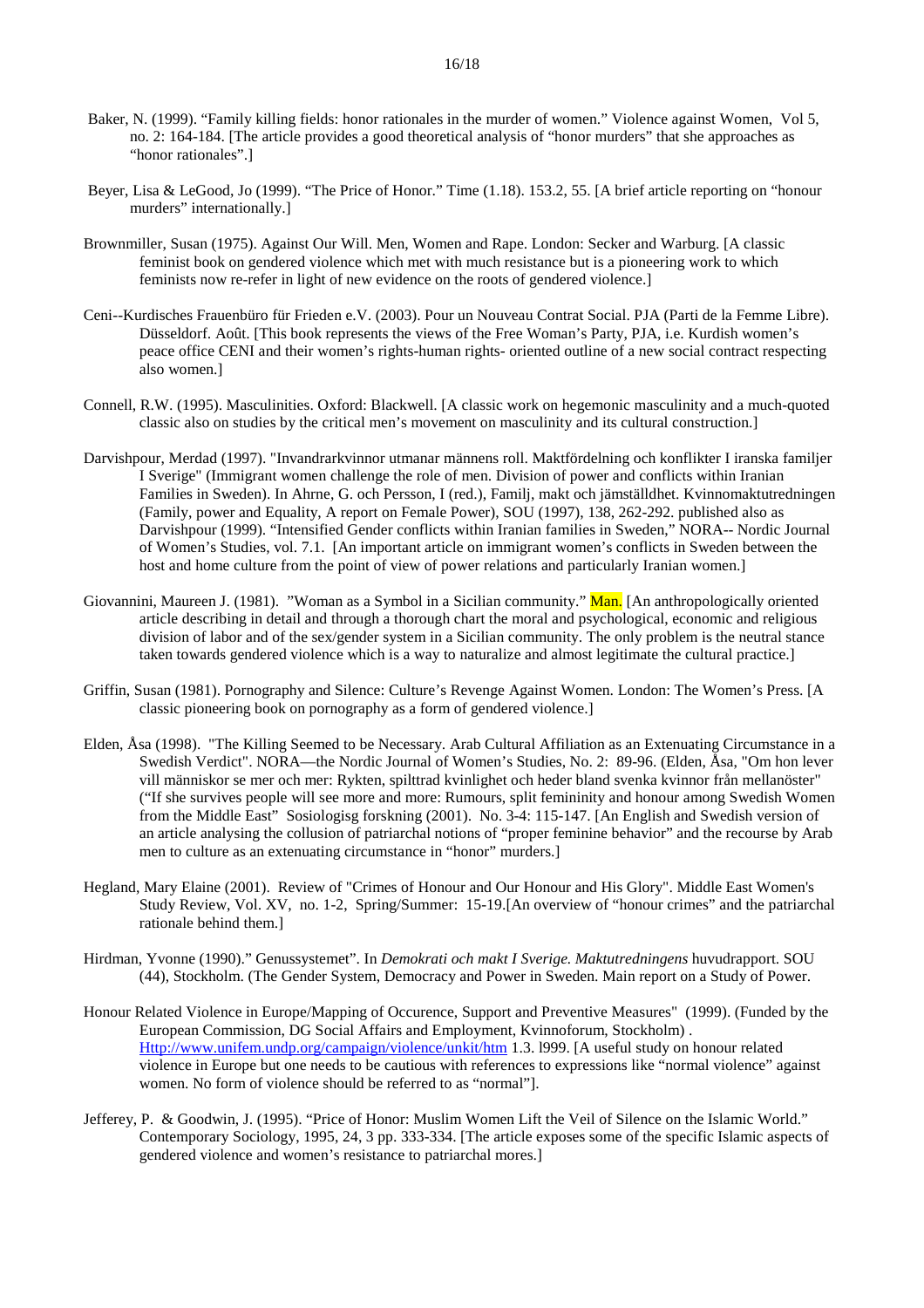- Kailo, Kaarina (2003). "Honor, Shame, Culture and Violence--From the Hidden Gender Contract towards Ecosocial Sustainability and Peace." Proceedings of the Unesco Conference on Intercultural Education. Jyväskylä, 15-18 June.[An analysis of the role of the notions honor and shame as gendered and gendering processes and values in Western ecucation and upbringing. Makes the claim among other things that boys should be raised to identify like girls with ecosocial sustainability and not with competition, power, self-interest and conquest.]
- Kailo, Kaarina (2004). "Giving Back to the Gift Imaginary. Another World View is Possible." Athenor. The Gift. Il Dono. Ed. Genevieve Vaughan. 8. 39-69. [Kailo presents an alternative "imaginary" contrasting with the "Master Imaginary", one rooted in ecosocial sustainability and values stressing peace, interconnectedness, balanced interspecies relations and a responsible ethics of care and belonging.]
- Kailo, Kaarina (2005?) "Miehen kunnia ja naisen häpeä sukupuolisena väkivaltana. Piilosukupuolisopimus ja patriarkaalisen jatkumon perinne ja uhat." (Male Honor and Female Shame as Forms of Gendered Violence. The Hidden Gender Contract and the Tradition and Threats Perpetuated on the Patriarchal Continuum). Sukupuolisen väkivallan politiikka Suomessa. (The Politics of Gendered Violence in Finland) Toim. (ed.) Sari Näre ja Suvi Ronkainen. Forthcoming.
- Kailo, Kaarina (2002). Violence vs. Women, Nature and Democracy—Alternatives to the Politics of 'Arctic Othering.'" Taking Wing, Conference Report. Conference on Gender Equality and Women in the Arctic. Saariselkä, Inari. Conference Proceedings. Helsinki: Ministry of Social Affairs and Health. 12: 205-216. [In this article Kailo discusses the neoliberal market economy as a factor in the increasing multilevel violence against women, taking the form of "arctic othering" in the peripheral regions where women are even more vulnerable to violence in its various forms.]
- Kaufman, Michael (l999). "The Six P's of Men's Violence." Men & Violence. Vol. 6. No. 2 (June): 6-9. [A most useful article on varieties of male violence against women by a profeminist men's studies activist.]
- Kauhanen, Erkki (2000). "Idän ja lännen erilaiset arvot. Voiko individualisti ymmärtää kollektiivista kulttuuria? ("The Values of East and West. Can an individualist understand a collectivist culture?") Tiede 5. [The article is a typical illustration of gender blindness in matters of gendered violence. Kauhanen reduces issues of gendered violence to the level of the clash of cultures, failing to consider the masculine bias of notions of nationality and citizenship, which do not consider the fact that women's culture does not, at least not necessarily, embrace the male violence against women apparent in "honor" murders.]
- LaDuke, Winona (1997). "Voics from White Earth: Gaa-waabaabiganikaag." People, Land and Community. Ed. Hildegarde Hannum. With an Introduction and Comments by Nancy Jack Todd. New Haven and London: Yale University Press: 22-38. [An article criticizing among other things capitalist notions of property and the Western worldview from the particular Native Perspective.Offers powerful alternatives to the taken-forgranted notions of Western ideology even when the gender differences on worldviews, for instance, are not taken into account.]
- Lundgren, Eva & Jenny Westerstrand (2002). "Fadime, Patriarkatet och våldet." (Fadime, Patriarchy and Violence) In Apo, Satu et al. (toim.) Itkua ikä kaikki? Kirjoituksia naisesta, vallasta ja väkivallasta. (Crying throughout my life? Writings on women, power and violence) SKS, Helsinki: l64-177. [A very important and insightful feminist analysis of the cultural contradictions and manipulation used during the defence and trial of Fadime Sahindal's father, as this father who "honor murdered" her daughter tries to escape imprisonment.]
- Lundgren, Eva, Heimer, Gun, Westerstrand, Jenny & Kalliokoski, Anne-Marie (2000). Slagen dam. Mäns våld mot kvinnor i jämställda Sverige. En omfångsundersökning. Brottsoffermyndigheten och Uppsala universitet. (The battered woman. Male Violence against Women in Equal Sweden. A research report by Crime Officians and Uppsala University. [An insightful and informed article on the contradictions between myths of equality in Sweden and the reality of gendered violence  $\parallel$
- Miedzian, Myriam (1991). Boys will be boys. Breaking the link between masculinity and violence. New York: Doubleday. [A very thorough and multidimensional research book on gendered violence from psychoanalytic, sociological and other perspectives focussed on the constructions of masculinity in relation to violence.]
- Nurmi, Reet & Reetta Helander (toim.) (2002). Väkivalta ei tunne kulttuurisia rajoja. Maahanmuuttajanaisiin kohdistuva väkivalta Suomessa. (Violence does not know cultural borders. Violence against migrant women in Finland) Helsinki: Sosiaali- ja Terveysministeriö, Stakes. [A collection of articles on gendered violence against migrant